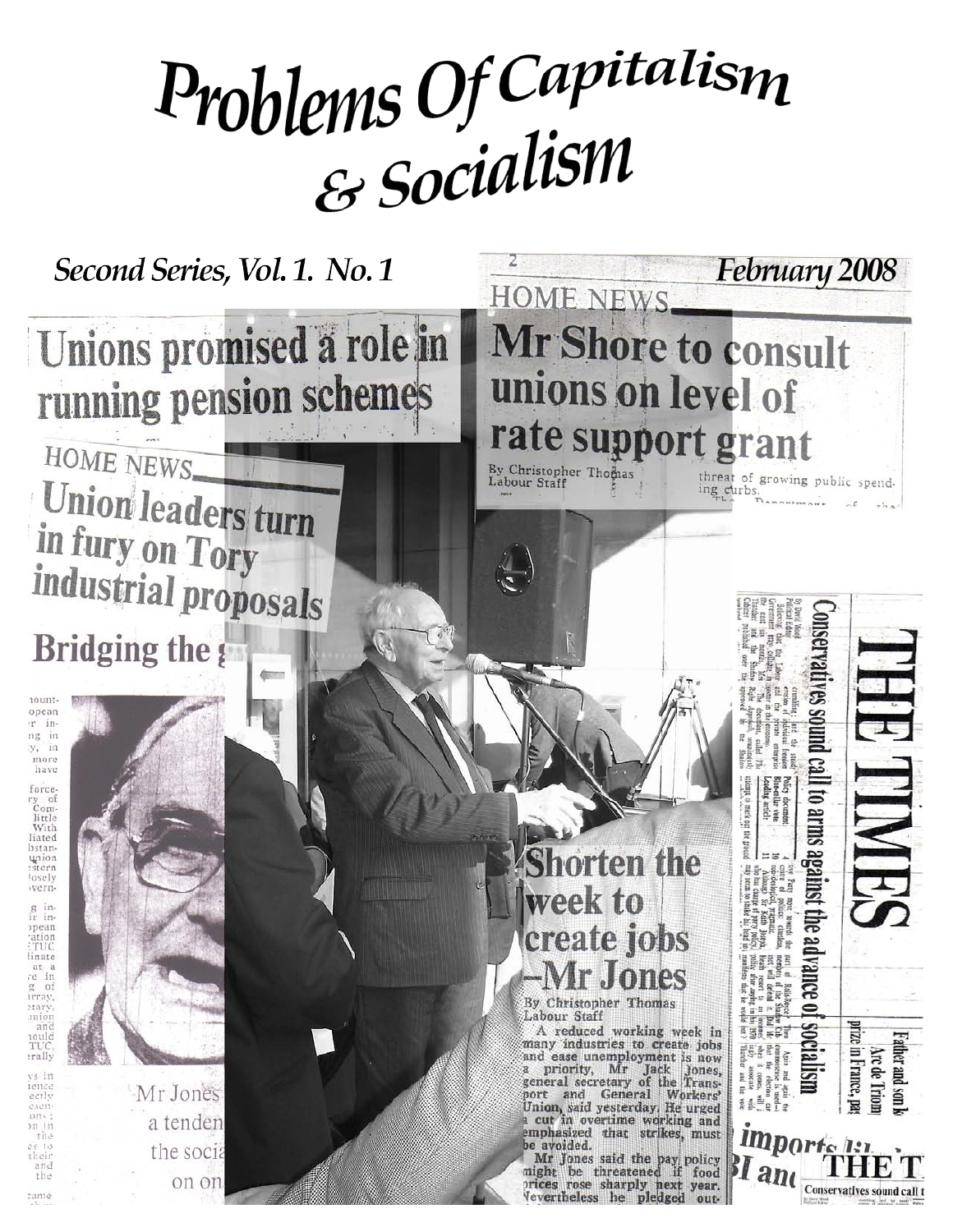## *Problems of Capitalism & Socialism*

*The Debate on Workers' Control. From Discussion to Denial. From Failure to Fallout. From 1975 to Now.*

**Second Series, Volume One, Number One** *Published by: Problems Of Communism Committee. Edited by: Joe Keenan 33 Athol Street Belfast BT12 4GX email: joe @atholbooks.org website: http://www.atholbooks.org Multi-user subscription rates available from the editor. Next Issue—Individuals wishing to ensure their copy of the next issue, please send £4; €6 (payable to Athol Books) to 33 Athol Street, Belfast, BT12 4GX, Northern Ireland. Subscription to this magazine in PDF format is available, price £1.50; €1.00, per issue. See Athol* 

#### *Contents*

| <i>Article</i>                  | <i>Author</i> | $P_{AGE}$ |
|---------------------------------|---------------|-----------|
| Introduction                    | Jack Jones    |           |
| The Left To Its Own Devices     | Editorial     |           |
| Ernie Bevin: The Trade Unionist | Jack Jones    |           |

*Books website for details*

#### Reflections On The Campaign For Workers' Control In Britain

| Part 1: Introduction               | Conor Lynch                            | 12 |
|------------------------------------|----------------------------------------|----|
| Part 2: The IWC                    | Conor Lynch                            | 14 |
| Part 3: The IWC (continued)        | Conor Lynch                            | 16 |
|                                    | Workers & Industry                     |    |
| No. 1 (April 9, 1976)              | North London Workers' Control<br>Group | 21 |
| No. 2 (April 23, 1976)             | <b>NLWCG</b>                           | 24 |
| No. 3 (April 30, 1976)             | <b>NLWCG</b>                           | 27 |
|                                    |                                        |    |
| From There & Then To Here &<br>Now | Conor Lynch                            | 31 |
| From "Socialism Made Easy"         | James Connolly                         | 32 |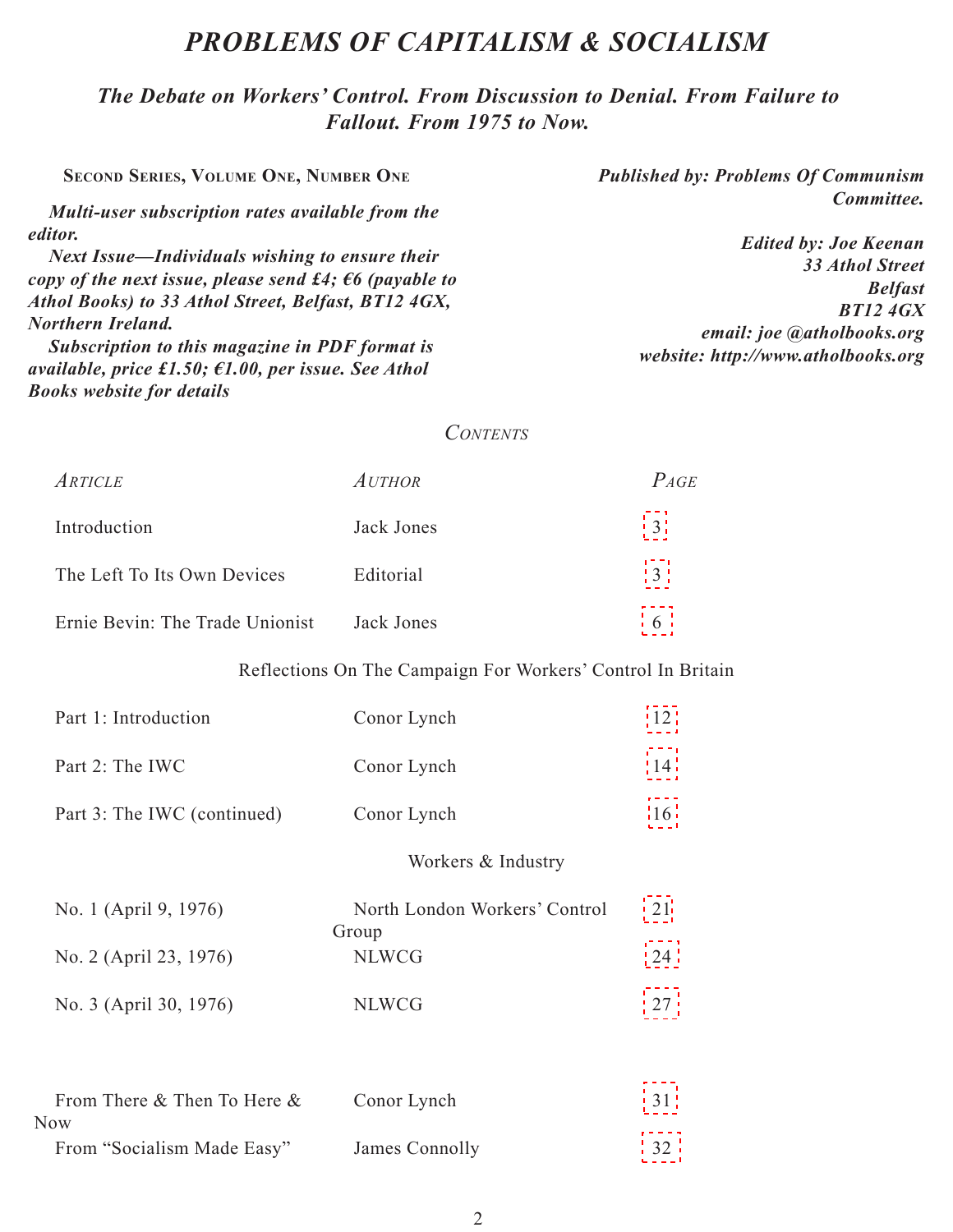# **Introduction by Jack Jones**

<span id="page-2-0"></span>*The great power of the trade unions and sympathetic Governments in the late 1960s and the 1970s provided an opportunity for the working class in Britain to start becoming the ruling class. These conditions were the result of the social and economic reforms introduced by Clement Attlee and Ernest Bevin following the Second World War. The Government was prepared to admit the unions as equal partners in planning the economy. The Bullock Committee, on which I had the privilage to sit, was set up under terms of reference devised by the Trades Union Congress and recommended a parity of power between employers and unions on the Boards of large private companies. Another committee was set up by civil servants to deal similarly with the public sector.*

*The opportunities offered were unfortunately not taken up in the wider union movement and Britain moved in a Thatcherite direction. This all happened over thirty years ago. A whole generation does not know about these things or about the world as it was at this time.*

*I am glad therefore that two of the workers' control activists of the time, Joe Keenan and Conor Lynch are publishing an account of these times and these events as a series in* 

*their magazine "Problems of Capitalism & Socialism". I am also pleased that most of the material will be in the form of reprinting journals, pamphlets, and articles from that era. This will not only inform this generation but to some extent help it to experience the arguments, the controversies and the atmosphere of that period.*

Jack Jones, January 2008

(Note: The Bullock Committee was set up in 1975. Editor)

## **The Left To Its Own Devices** *Editorial*

*The second world war was won by Britain's allies; by America and, above all, by Russia. The British bourgeoisie contributed nothing of substance to the victory. Everything that British society achieved in the war years was achieved under working class leadership.*

*The British working class came through the General Strike and survived the Thirties under the leader ship of Ernest Bevin. During the war, while Churchill plotted military sideshows (that kept the war going by broadening it) and strutted in summits with the powers-that-be, Bevin exercised dictatorial power on the home front and organised the working class to win the peace.*

The power that was built up by Bevin as leader of the Transport & General Workers' Union and the driving force in the TUC was applied by him as Minister for everything fighting the war depended on (officially he was Minister for Labour and National Service) to establish political rights for the working class in a social economy of his own devising.

The interdependent and self-reinforcing system of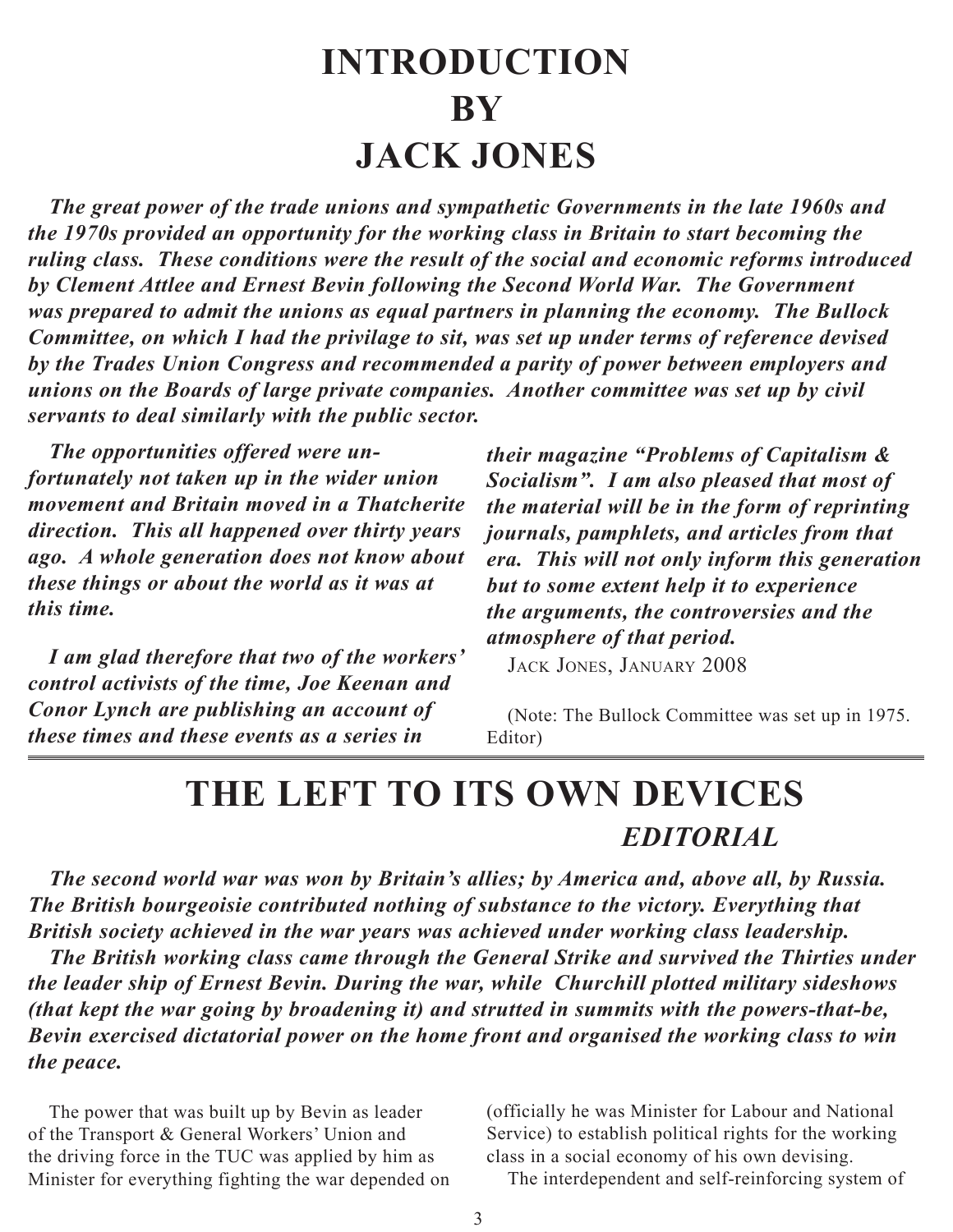social ownership, labour rights and welfare provision that underpinned working class power in post-war Britain was Bevin's. Others may have thought the economics of it and others still may have sketched the legislative framework of it, but it was Bevin alone who built the welfare state.

That welfare state, which survived the attempts of Tory administrations to undermine it, is currently in the final stages of being dismantled by the left wing of the Labour Party which never reconciled itself to managing the economic relations it found itself living within and hated Bevin extravagantly for involving it so intimately with power and the responsibility for the use of power. When it finally captured the Labour Party in the nineties under Tony Blair the left set itself to disentangle itself from everything that caused it unease—industry and state involvement in industrial affairs and the remnants of working class economic power. The Labour Left is currently privatising what remains of the British economy and subsidising the Bourgeoisie mightily to (mis)manage it. The left which so hated Bevin has so completely had its revenge on him and the class which followed him.

The British working class would be immeasurably better off today if Bevin's dictatorship had been of the vintage of the rights of man and subsequent revolutions. But it wasn't. The closest analogy to Bevin's use of dictatorial power is the classical one; that of Cincinnatus who in a time of military emergency was found plowing his fields and persuaded to take on dicatatorial power, then within sixteen days saved the state and retired back to his fields. Bevin established the working class in a power structure that ramified itself into its organised strengths and left the economic model to develop a political expression within the Labour Party.

It is by no means unreasonable that he should have expected the trade union movement to have blockvoted the Labour Party into a routine of industrial common sense. Under Bevin's direction the unions had acted to either prevent left-wing ideological adventures, or where they occurred anyway (the Ramsay MacDonald adventure) to pick up the pieces and reconstruct the movement. The unions might easily have structured their role as reality anchor into a dominant party position.

As things worked out, Bevin died in 1951 and the unions refused to take a syndicalist step too far for them. They enrolled their members as Labour Party

voters but refused to represent them as power brokers in the daily cut and thrust of Party and parliamentary business. Politically, organised workers were Labour Party members. Economically, Labour Party members were trade unionists. And Political Economy then? That was something foreign. Something a bit syndicalist sounding, something with a touch of corporatism about it. Political Economy was unEnglish and that was an end of it. Which left the Political Economy within which Bevin had established working class power to the loosest of its own devices. Which is to say it unravelled.

It took little more than twenty years for the strong working class position which Bevin established to be undone by the British left.

*Let us be under no comfort of an old illusion here. Working class power was undone by the Left.* The bourgeoisie in general, weak and demoralised as it was then, had nothing to do with it. Of that crime at least it is innocent.

At war's end the British bourgeoisie was less exalted than greatly relieved in victory. The retreat from Empire which followed can easily be exaggerated. In many ways it was conducted more as a strategic withdrawal than as a retreat. Much of it was in response to American expansion into its markets and American anti-colonialism. But, for whatever complex of reasons, the imperial tide was receding and the imperial ruling class no longer had confidence in itself.

As the bourgeoisie lost the historical thread of itself the British working class enjoyed something of an Indian summer; really an autumn that was brighter and warmer than the weather could afford. With the welfare system taking up the slack of its oldest fears and the state buying out managerial incompetence the working class proceeded to collectively bargain itself into an inflationary pit.

The thirties then seemed a long time gone. Sickness and unemployment had become mere nuisances for the most part, even lifestyle choices for a few. Strikes were forgone conclusions, exhilerating and risk-free; fun for all the family. At the end of a bumpy road the worst that could happen was nationalisation.

Throughout the British economy bourgeois managements were unable to function in opposition to shopfloor power. It was all very well for Hugh Scanlon to say from a postion of irresponsible strength that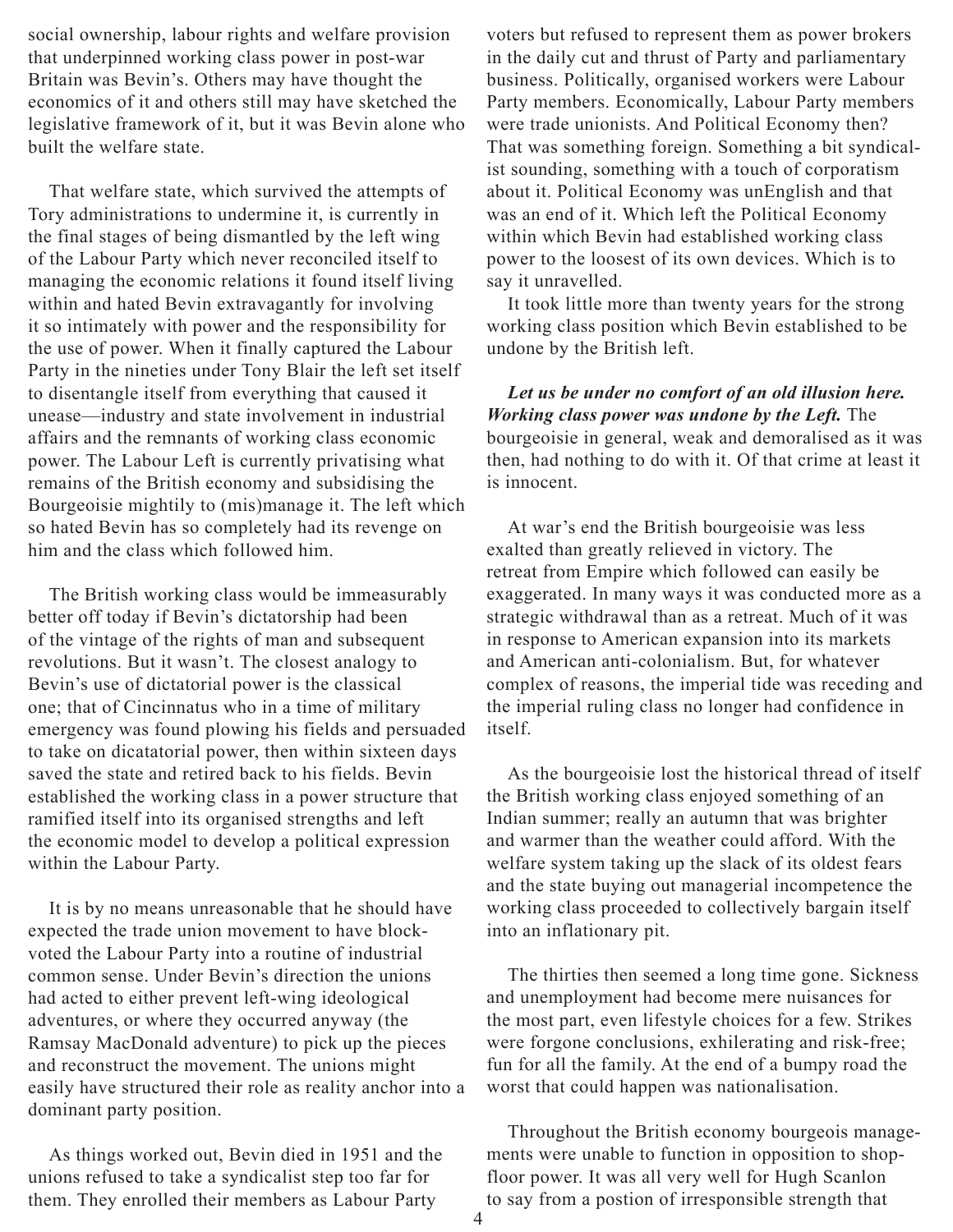management had a right to manage. Management was weak of will and unfit for purpose. All the talk about all the right in the world couldn't turn managerial flab to industrial muscle. And Hugh Scanlon never for one moment intended that it should.

What Scanlon meant was that management had the right to produce ships, planes, cars, loaves of bread, tins of beans, sides of beef, fridges and washing machines from clean, fresh air and plenty of it. Though if the bourgoisie had somehow found some way of doing that Scanlon would inevitably have found some reason for interfering with it.

It was really like that in England in the seventies. Everything seemed to turn on the will of the organised working class. But strong as it was the organised working class was merely wilful. It had all the wilfulness in the world, but really it had no will and no steady purpose of its own. For will and steady purpose it looked to the Left wing of the Labour Party. And the Left wing of the Labour Party knew those words, along with a great many other words which it used in a vast extended stream that seemed never ending.

There was an end to all those words, which was a strong desire possessing the left-wing of the Labour Party and the Left in general that the world should be remade in the image of its own rhetoric. Blessed are the poor in spirit; go, be poor. Blessed are the meek; go, be meek. Justified are the powerless; go, be justified. Righteous are the weak; go, be righteous. So they went. And meek and poor they were and justified and righteous and all magnified in Kinnock. And multiplied in Tony Blair.

The political movement which coalesced around the leftwingers Blair and Brown and their New Labour Project was of the left, by the left and for the left. Neil Kinnock was deeply involved in it. As was Peter Mandelson who had once taken his Young Socialist branch into the Communist Youth League. Then there was Geoff Mulgan, David Aaronovich and, God Bless Them, the Millibands, father and son. And Peter Hain. And Clare Short.

May we never forget Margaret Hodge of the People's Republic of Islington, not merely an Oppenheimer but also (now) an MBE. Or her one time deputy in Islington, Jack Straw. And of course Charles Clarke who would never have risen to the heights without his comrades in the depths. Then step up and take a bow, Nina Temple and Democratic Left, CPGB

as was, New Politics Network as is. David Blunkett is too often ignored these days. So let us here remember Red Sheffield and its randy commissar. And oh yes, talking about commissars, the CPGB's John Reid. And so many more. You know who you are.

The figure-head with the teeth for it, Tony Himself, acknowledged their debt to a particular set of founding principles. When Mick McGahey, CPGB executive member and Scargill's deputy in the destruction of the Coal Industry, died in 1999, Blair eulogised him in these words:

*"I knew him well. He had that combination of dedication to principle and toughness of mind that is the test of the trade union movement. He gave me advice often, never sneering and always sound. He was a genuine great of the trade union movement."*

Economic management is an indispensable social function, which in Britain in the seventies was not being performed by either of the economically involved classes whose business it was to see to it. That was an intolerable situation that the Bullock Inquiry into Industrial Democracy was set up to address.

Politics had produced Barbara Castle's In Place of Strife for the Labour Pary and Ted Heath's Tripartite Prices and Incomes Policy for the Conservatives, both of which had been rejected by the force of economics. The Bullock Committee was formally part of a later Labour Government's Social Contract, albeit a part of it which hankered after Political Economy.

The British Labour Movement of the seventies was disabled by being a constitutional fiction, in which the powerless political wing was hamstrung by an industrial wing which refused to accept responsibility for the activity it imposed on the politicians. Then, when a section of the trade union movement attempted by way of industrial democracy to take responsibility for itself it was outmanoeuvred by an alliance of powerless politicians and irresponsible union bosses.

For the next year or so, or however long it takes, this magazine has set itself to reproduce the documentary record of the struggle that took place in that period over that policy. As a beginning this issue contains Jack Jones' biography of Ernie Bevin, as well as Conor Lynch's account of the period which began last year in the Irish Political Review, and the first few issues of the journal of the North London Workers's Control Group of that period, Workers And Industry.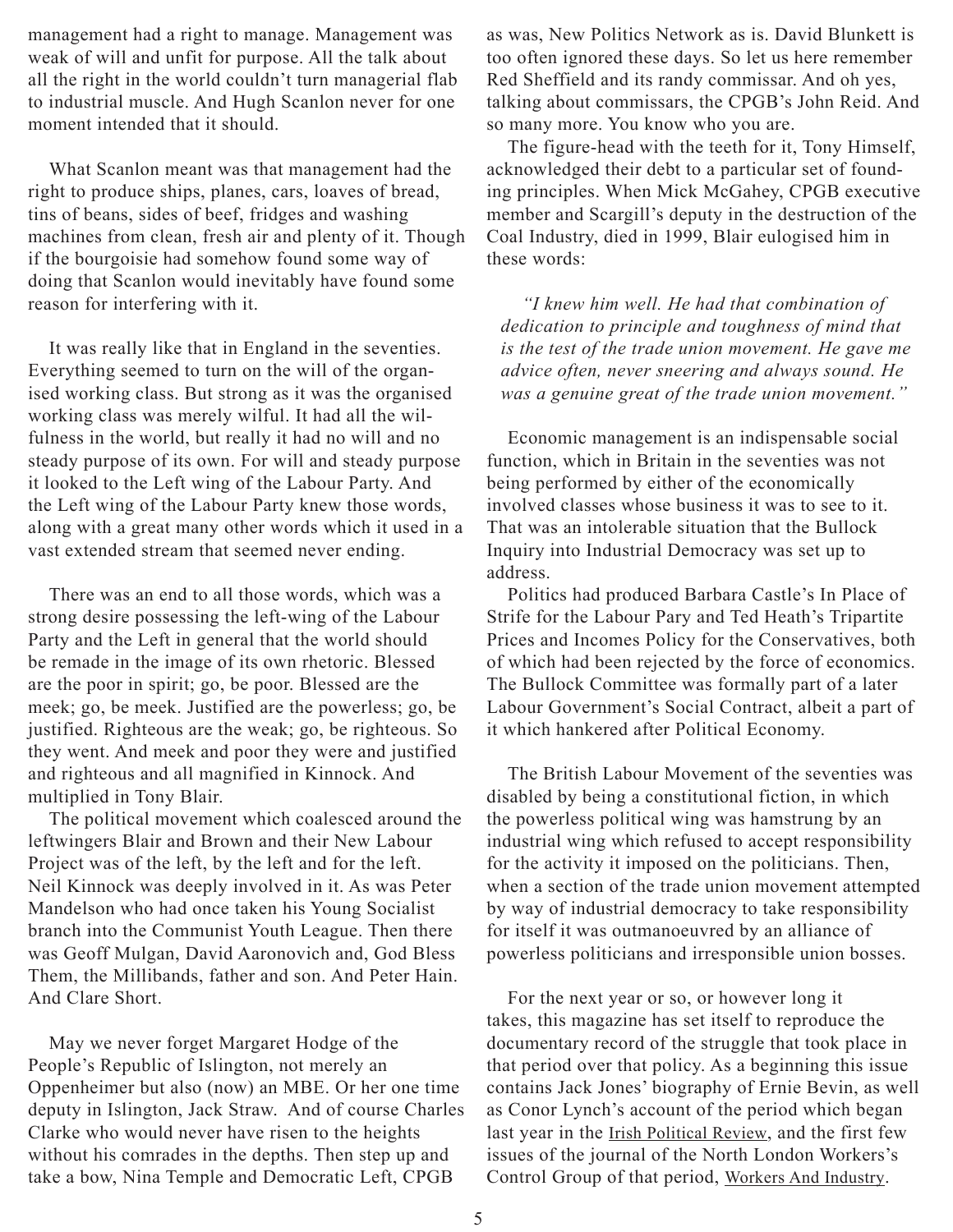## <span id="page-5-0"></span>**Ernie Bevin: The Trade Unionist** *by Jack Jones*

Text of an address by Jack Jones to the Ernest Bevin Society fringe meeting at the Labour Party Conference, Brighton, September 30, 1991

*In the 1920s and 30s 'Lady Bountifuls' used to circulate around holding meetings among the very poor women, such as the wives of the unemployed, or very low-paid workers, to tell them about the benefits of nutrition and how to make a dinner very cheaply. At one such meeting the women were being told how to make a perfectly satisfactory meal with a cod's head. Whereupon some bright old lady in the audience asked, "What happens to the rest of the fish?"*

I mention this because it is the sort of question Bevin would have asked as a young man in the early part of this century. He had been brought up on a farm. I don't know if he was exactly illegitimate, but he never really knew who his father was. He was also very poor and had quite a struggle to make a living. Eventually, he moved from a place called Winstrom, in Somerset, to Bristol. There he earned a living as a casual labourer in rather bitter conditions, very poor and struggling to survive, and occasionally getting a job driving a mineral water van. Later this became a more regular job. But he still lived in conditions of quite dire poverty and adversity, and I think it was this that moulded him early on in life into becoming very much of an agitator.

In l9l9 Bevin used the example of the cod's head to demonstrate what the dockers' wages of that time actually meant in terms of meals for a docker's family. He was arguing the case for a reasonable wage for dock workers before the Lord Shaw Enquiry, a major enquiry of the time. He was making the case that dock workers, who were then employed on a very casual basis, should be paid enough for at least a survival existence, given the hard work they had to perform. He was confronted by an employer's advocate, who maintained that the wages that a docker then received (eleven shillings a day, and not every day of the week at that) was quite adequate. If the docker, or rather his wife, would pay proper attention to nutrition, they could survive on it. Bevin then went down to Billingsgate, bought a cod's head, cooked it himself, with the help of his very able secretary, a Miss Fawsey, and paraded this *'dinner'* before the Chairman of the Enquiry, Lord Shaw, to demonstrate the impossibility of expecting the docker, his wife and their four

children to survive on that sort of meal. And it helped to make his case.

This was Bevin, emerging from an adverse background, presenting a case before the distinguished advocate, Lord Shaw, and to the employers' legal men, in an enquiry that had arisen out of the strikes and troubles in dockland at the end of the First World War. And, despite his limited educational background, he was able to make a case which confounded those in authority. He conducted the case for the dockers over four hours, calling witnesses and so on, using all the attributes of a highly-trained legal man. He brought in what witnesses he could, including dockers themselves, to say what they would do with a cod's head, and, in his working-class language, got the essential points over. As a result of his brilliant, and indeed unusual advocacy, Bevin established a case which won from that distinguished Court an award of sixteen shillings for an eight hour day (44 hour week), which was a substantial improvement in one fell swoop upon what was then normal. (In much of industry the working week was then 54 hours.)

The important thing that Bevin was trying to argue for was maintenance: that dock workers who were employed on a casual basis should be guaranteed a reasonable income each week. He did not quite win that, but he won the principle of de-casualisation. But, one way and another, the employers managed to dilute that down, so that it never really came into existence in dockland until the Second World War. By this I mean guaranteed de-casualisation, getting away from a situation where workers turned up day by day, or even by the half-day, looking for work. And that even included registered dock workers. The Lord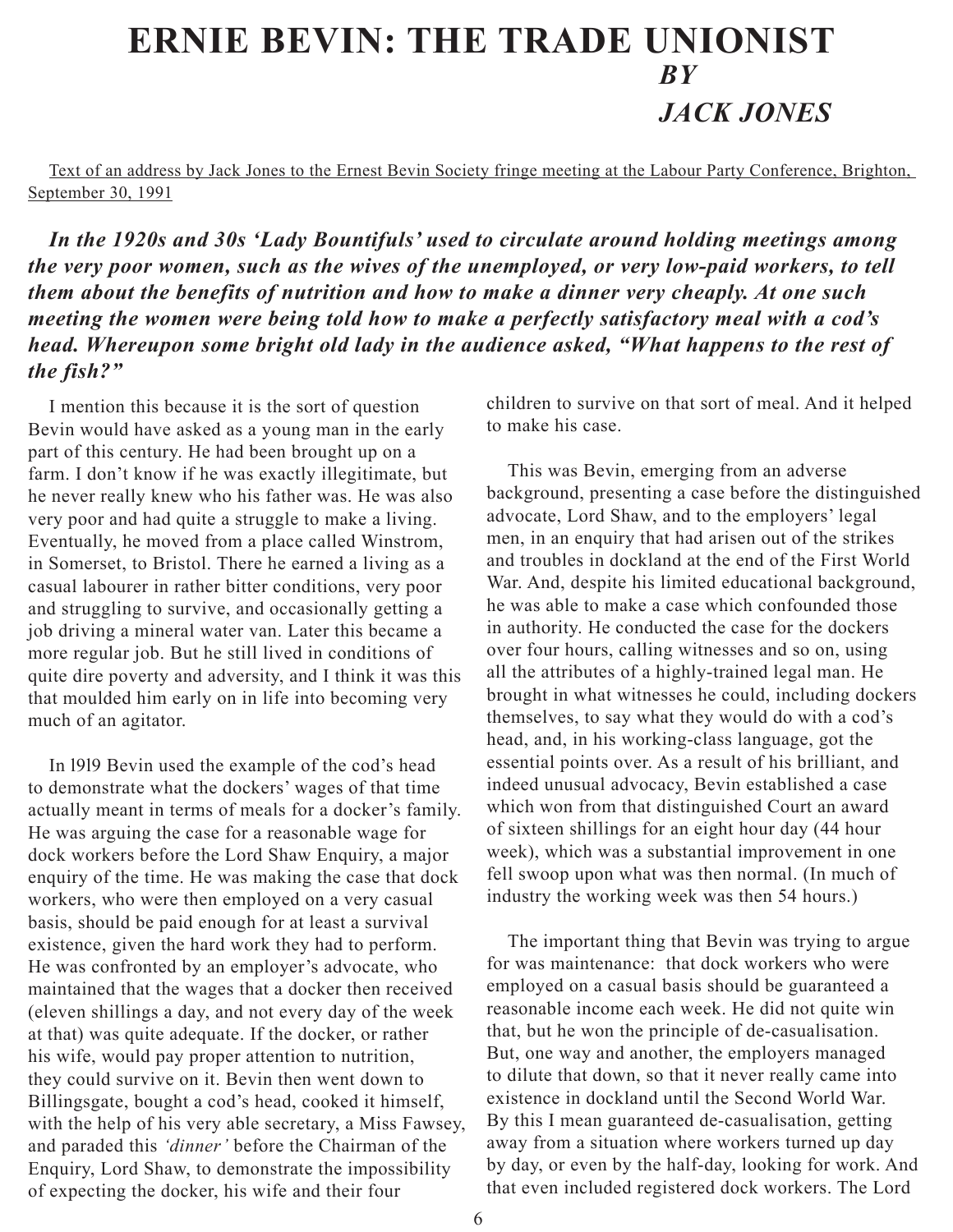Shaw Enquiry did, however, establish the principle of registration, which would eventually end the system of turning up each half day and often being turned away with nothing. He got a guarantee of some measure of payment, some measure of maintenance, and it was a distinguished achievement to have been able to get that.

This case generated enormous publicity at the time. The newspapers picked it up: the dock worker putting a case that was confounding judges and distinguished advocates. It was typical of Bevin (who was not able to afford Mandelsons), and greatly to his credit, that he would use any and every opportunity to get publicity for his case. And it eventually earned him the title, *"The Dockers' K.C."* My father always talked about Bevin as *'The Dockers' K.C.'*

Bevin was always anxious to prove the value of advocacy. Although he had led strikes and been involved in them, he knew that strikes could not be the only weapon by which you won major concessions. You had to be able to "seek negotiations", as he put it. He said that the greatest power you could have lay in establishing the principle of negotiation. If you could negotiate on roughly equal terms with the power of the strike weapon in the background, and not using it very much, you could establish the right to get agreements. Moreover, if you got an agreement, you should hold to it. It wasn't right to negotiate, and then tear up the agreement the next day. You tried to ensure that the thing was watertight, and that once you were able to make some progress, the progress, in terms of an agreement, would hold with the workers you represented. That was very important to Bevin.

As he developed his skills as a negotiator and advocate, Bevin was anxious to establish among the members of the union the idea that they should make realistic claims. Thus he believed it was foolish, as some unions did at the time, and for many years afterwards, to put in a claim for, say, £2 per week, and then settle for a shilling or two per week. It was quite normal in the 1930s for the Engineering Union to do just that. And it meant that a sense of despondency would set in, and trade unionism did not gain the advances it should have in that period.

There is another instance of Bevin's publicity abilities that I should like to mention. It comes from a period when he was unemployed, before he became an official of the Dock Workers' Union. Bevin had been persuaded to join the Dock Workers' Union, with the idea that he would become an official, by a man named Dan Hillman. Hillman was a very well-known trade unionist and socialist, the two things were almost indistinguishable at the beginning of the century. And Bevin was a socialist, make no mistake about that; he advocated socialism all through his life. As I say, he was persuaded to join the Union in the knowledge that he would be an official and work full time to try and organise what had been a relatively unorganised force in and around dockland. In the process of being so persuaded, he sought to organise the unemployed. He saw the unemployed as a threat to those who were in employment, casual employment as it was. Equally, he saw that poverty had to be challenged. So he organised a group of unemployed people in Bristol. He took this group one Sunday morning to the cathedral church in Bristol during a service attended by the aristocracy and well-to-do people of the city. He organised the group to go into the church, not with banners, but quietly, and one by one, until the entire church was virtually full of unemployed people, ragged, rough and unshorn. It made a tremendous impression on the well-dressed people of Bristol. It was another instance of Bevin's great ability to use his publicity skills to bring out the conditions of the unemployed of Bristol at that time. And he went on, of course, to try and organise them as trade unionists.

By 1926 the Transport and General Workers Union had been established and the unions were relatively strong. The General Strike was called. Four million people struck work. Unfortunately it was a nine days' wonder, a failure, for a variety of reasons. But Bevin sought to get the best out of a difficult situation, and to try and turn defeat into some measure of victory. He sought almost immediately after the Strike to have talks with employers, and made what contact he could. There were some employers who felt they ought to try and re-establish some relationships with the trade unions. The government of the day was inclined to attack the unions at every point. It introduced the Trades Disputes Act, which virtually put the civil service unions out of the Trade Union Congress, withdrew the right to strike, and trade unions to a degree were in a desperate state of defeat.

But Bevin still sought to find out those employers who were prepared to talk, and his main concern was to overcome the victimisation which was prevalent after the General Strike. People who had gone on strike, the leaders certainly, were blacklisted. They lost their jobs. Others who did not lose their jobs were kept out of work for months on end. Bevin was concerned,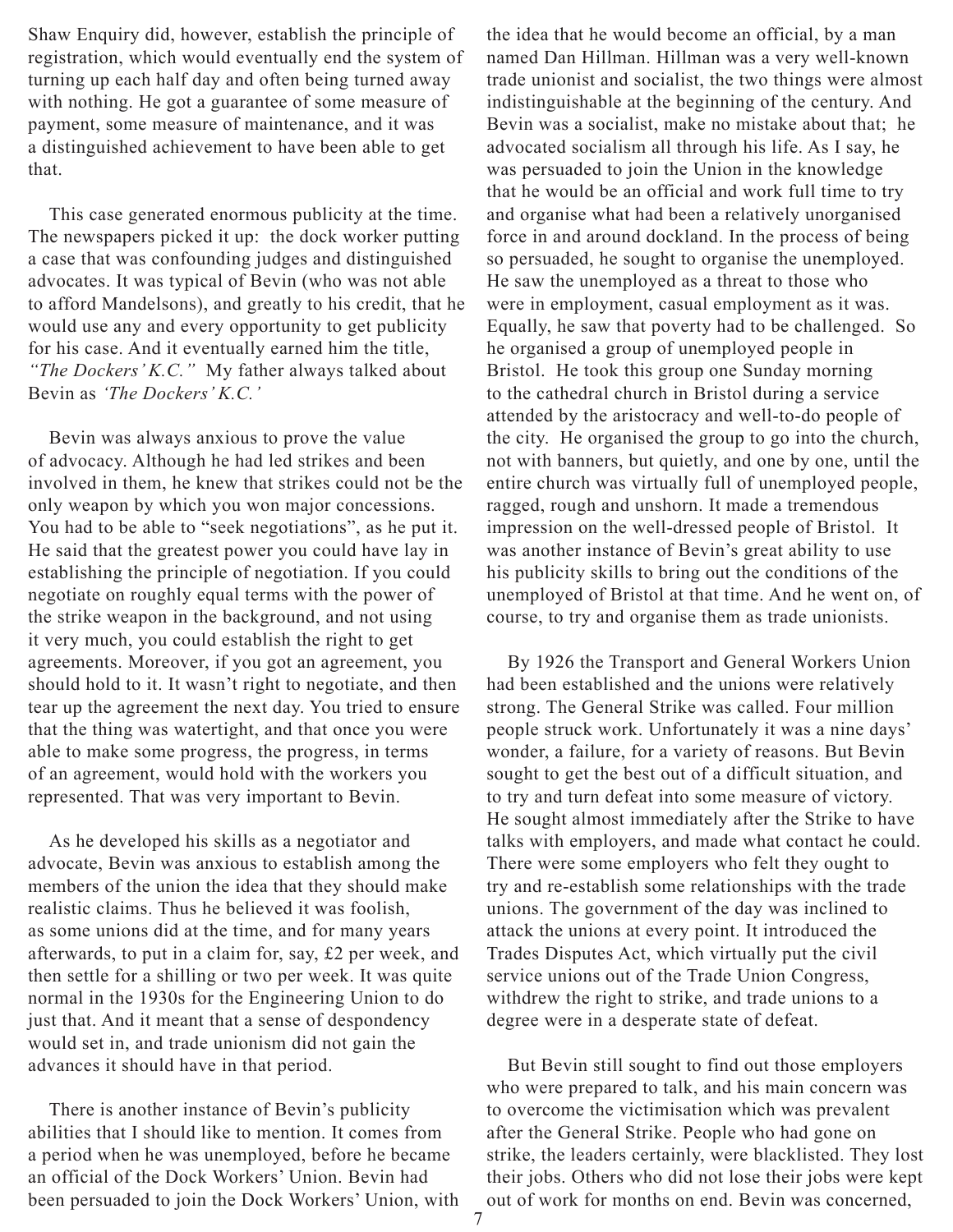first of all, with trying to recover the strength of his Union, but all the time trying to find ways and means of re-establishing people who had been victimised in employment.

In due course, Alfred Mond, later Lord Melchett, persuaded a number of employers to invite some of the trade union leaders to talks, to see what they could do by way of re-stabilising some measure of industrial peace. These talks were called the Mond-Turner talks. Ben Turner, of the Textile Workers, was Chairman of the Trades Union Congress at the time. Bevin was one of those who advocated that there should be a response to the approach of Mond and his associates. He believed that as long as they were prepared to talk, we should talk. He was denounced, along with others, as someone who was selling out the working class. It was said that the employers only wanted rationalisation, which meant modernisation of industry at the expense of workers. Arthur Cook, who was a very fine leader of the miners, said it was class-collaboration. Cook had very distinct views about socialism and capitalism, and took the view that you should not seek to negotiate, because that almost amounted to classcollaboration. The talks were thus denounced from the start as being wrong.

But Bevin took the view that you must still find ways and means of opening up discussion with employers in order to try and better the situation of working people, by hook or by crook. The result of the Mond-Turner discussions, which took place over some time, was that they did get the general declaration which laid down that there should be no victimisation of workers; that trade unions should be recognised; that there should be talks leading to guarantees of employment, guaranteed weeks, for example.

It was a very important development. And as regards Imperial Chemical Industries, the largest employer in Britain at the time, it led to the conclusion of Agreements (not only with the T&GWU, but with other unions too) which have stood the test of time. ICI is one of the major employers in Britain where labour-relations have been pretty good throughout the years.

Bevin made it his main business to remove the inhuman treatment both of workers at work and of those who became unemployed. He knew more than most people about the real fear of victimisation in the work place, because he had been victimised himself. It is the sort of situation that is recurring today, and

I mention it because victimisation is the weapon by which employers try to browbeat workers against attempts to organise. One of the difficulties, at least for smaller companies, of trying to develop trade union membership, and hold it, is the danger that those who put their head above the parapet will be shot down; put out of work and kept out. Not many people make a song and dance about it, but it is a method that is now being used quite extensively. Trade unionists must seize the opportunity of trying to overcome that problem, as Bevin tried to do, in many ways successfully, in his time.

The General Strike was a failure, but the massive unemployment of later years was a lesson to Bevin of the weakness of Labour. He always wanted to have trade union strength to even up the balance of power in industry and secure the power to negotiate. When circumstances were against him industrially, he used his abilities to persuade the employers not to exploit their strength, and carried the same message to the government of the day. He warned of the dangers of retaliation if their attitude was unreasonable. Some of them took no notice at the time. I would hope that Mr Michael Howard will take notice of that possibility, because retaliation will come eventually. The trade union movement will eventually recover its situation, despite all the *'slings and arrows of outrageous fortune'* which have gone against us at the present time. When Bevin was Minister of Labour during the war years he was determined to limit the unilateral power of the employer, and to ensure that a strong trade union movement would develop on a democratic basis. He succeeded in this. It was a tribute to him that he was responsible for the repeal of the Trades Disputes Act in l947 (it had been passed in l927).

Bevin's greatest contribution as a trade unionist, i.e., from the beginning of the century until he became Minister of Labour, was, I believe, his initiative and driving power in helping forward the development of large-scale trade unionism. He brought into effect, with the Transport and General Workers Union, what was called *"the one big union"*. For years in Britain and America and other countries, the idea of the OBU had been talked about. Books were written about it. Meetings were held about it, and socialists proclaimed that it was a good idea. There were organisations like the American Knights of Labour which, to some extent, were established to achieve the principle of the OBU. But none of them were so effective as the union which Bevin devised. True, it was on the basis of a lot of earlier efforts which had nothing to do with him.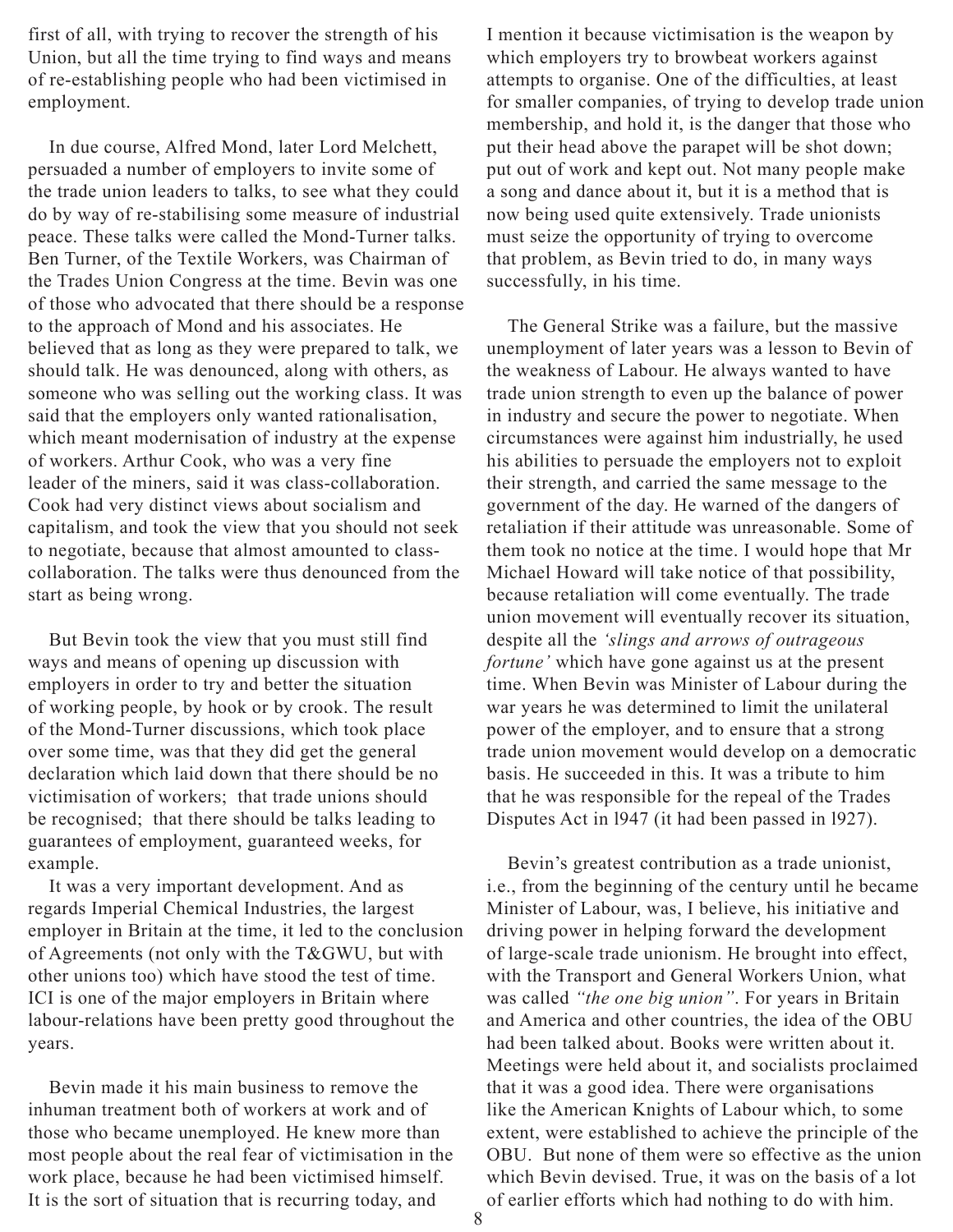But he picked them up. He was a master of picking up other people's ideas and refining and building on them. Out of that he conceived and developed, indeed was the architect of, what is now the Transport and General Workers Union.

It was a new union. He developed it first of all on the basis of industrial groups linked together by an overall general executive council. There were also regional authorities that administered the finances on a decentralised basis. In other words, at the national stage and the regional stage there was unity of all the trades. Othewise the trade sections themselves virtually operated as industrial unions. You might say that that was a remarkable development. But Bevin had studied the American Knights of Labour, which was structured very much on the lines just indicated. When it came to recommending the name of the Transport and General Workers' Union, he borrowed the title that Jim Larkin had introduced in l909. The T&G was formed in l9l8. But in 1909, in Dublin, Jim Larkin had formed the Irish Transport and General Workers' Union. This was mainly a combination of the existing transport unions, as Bevin's union was, but he recognised that on the periphery of the transport unions were general trades and industries that ought to be linked together. Bevin had in mind there, of course, things like the mineral water van he used to drive (driving horses, by the way). He had in mind that they were not docks, or road haulage, in the normal sense, or buses or trams, but they were in the periphery, in and around dockland. He wanted to organise the places where the mineral waters were made, and that led him into a lot of other industries.

By developing what was, and still is, the largest union in Britain, Bevin demonstrated the economies of scale. A big union, he said in effect, ought to be able to produce effective service, yet require low contributions. You develop quite considerable finance, which enabled one section to help another. If you have a strike in docklands, the workers on the trams and in road haulage would be able, through one general union, to provide the finance necessary to sustain that strike which on their own might not have been possible.

Bevin took the view that, in dealing with employers of labour (which, as with ICI, were developing in size then), you had to have big unions to have some sort of effective possibility of negotiating with them. He used the example of an elephant and a mouse. An elephant to a mouse is very big, but one elephant to another is

just about the right size. He took this view in relation to negotiating equality between employers and unions.

In forming the union, Bevin had in mind trying to deal with some of the real curses which affected the working population of the time. One of the major curses was casual employment. You might think that this was only a matter of docklands. Not at all. Casual employment was rife and typical in practically every industry. Tram drivers were employed on a casual basis, as were lorry drivers and carters. Even skilled trades were employed almost on a casual basis. This was not unusual in my own experience, working in the engineering industry. Skilled people would go to work in the morning and be sent home the same day without pay. There was no requirement to make any payment, no collective agreement which said that there should be a wage. So casual employment was a curse of industry in general and Bevin wanted to deal with it. And he succeeded in many industries in getting regulated employment, registration of workers, so that a limited number of workers had preference in getting work. Otherwise, it was open to anyone to go along and get a job for a night, or for a day, and in the process, because they were not organised, weaken the front as regards getting reasonable wages, and some sort of guarantees of employment.

#### He succeeded to a very large extent.

In addition, another great contribution he made to progress was raising the status of relatively poor manual workers in industries like the food industry and flour milling, for example, by introducing the principle of pension schemes. The idea of manual workers having occupational pensions, on top of the very low state pension of ten shillings a week, was almost unheard of. But Bevin was one of the first to raise it, and negotiate the idea of pension schemes for manual workers. Not very big, at first, but the principle was important, and began to raise their status to the level of white collar people. Always in his mind was the struggle to get equality of conditions between the manual worker and the staff worker.

One of Bevin's main activities was his insistence on gaining the power to negotiate. In the process he argued for the need for enquiries, for conciliation, and he was prepared to go to arbitration, when it was questionable on our side. He recommended the introduction of joint industrial councils, joint regulations so that workers and managers would sit on committees to adjudicate on matters affecting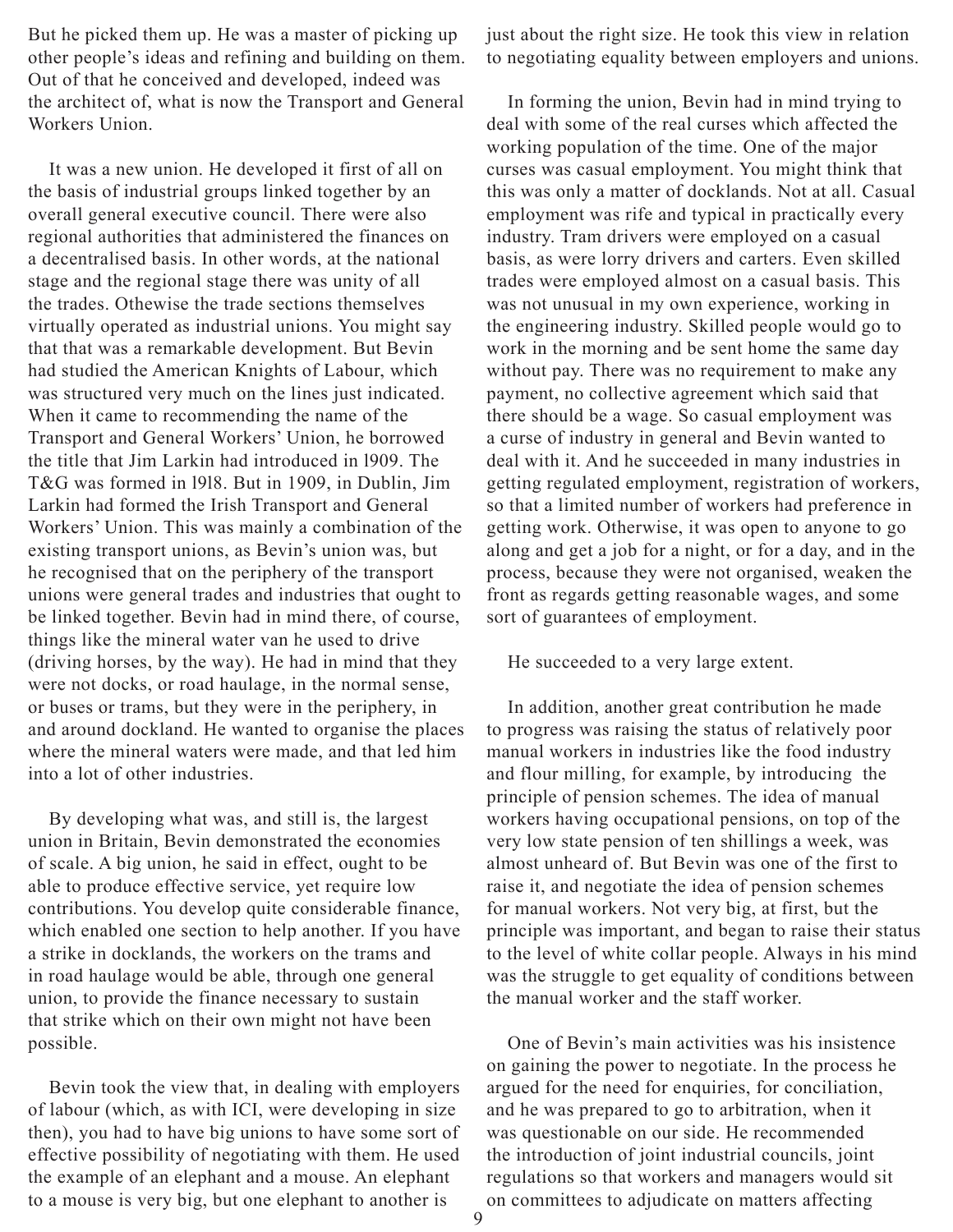discipline, and things of that kind. He made strong efforts to reduce unemployment, and published a plan to deal with the problem of two million workless (My Plan For Two Million Workless). It included proposals to subtantially increase Old Age Pensions, something which commended itself to me, and still does.

These were all new ideas and developments, often brought forward under very great criticism from those who took the view that the only thing that mattered, ultimately, was The Revolution. Such people believed you should conduct industry on a syndicalist basis which would lead towards the revolution, and that there was no solution in terms of some sort of ordered relationship with employers. But Bevin was basically a socialist. Certainly, for many, many years he proclaimed his socialism, and I personally think he remained so to the end. The fact is that he knew he still had to persuade ordinary working men and women that it was worthwhile organising, and that it was important to get results, even limited results, even little steps of progress. At some stages that had to take the form of accepting that there might have to be a reduction in pay, and then to try and make sure that that reduction would be as limited as possible.

In 1931 we nearly had a revolution in this country on account of the great economic crisis. The Wall Street Crash had occurred. There were three million people unemployed, and we had gone off the Gold Standard, so bad was the situation. The National Government was formed in the course of trying to solve the problems. As so many governments have tried to since, they tried to put the burden on the backs of workers. They decided to reduce Unemployment Benefit by ten per cent. When they tried to cut the pay of the troops and the navy by ten per cent there was a mutiny in the navy in consequence. Employers, of course, followed the pattern set out by the government, and sought to reduce wages. They succeeded in many cases. There were, in fact, ten per cent wage cuts in a whole range of industries.

In the Docks Bevin negotiated a seven per cent reduction on basic pay, and five per cent on piece work. It took quite a few years to start to go back on that and get a restoration of the l931 cuts. Indeed, the trade union movement conducted campaigns to restore these cuts. I remember having a big argument with Bevin; I was a very young man then, and I had come on to the docks from engineering, and was questioning him about how the trade union leadership could

negotiate reductions in pay, which I did not think was a good idea. He replied that he had done better than other industries, and indeed he was able to persuade my fellow-workers that he had done a satisfactory job in that sense. He managed to hold the situation, and eventually we got a restoration. That was Bevin. He wanted to maintain organisation, despite adversity, rather than disorganisation and anarchy. He succeeded in doing so in a very difficult industry, the docks industry.

He carried on the struggle, frankly, as Minister of Labour from l940 to l945. He blatantly used the fact that he had taken over the Ministry of Labour to ensure that working people were treated reasonably well. He knew that there was great anti-union feeling among the establishment. In October l939 Bevin wrote:

*"It must be appreciated that in their heart of hearts, the powers that be, the government, are anti-trade union. The ministries and departments have treated labour with absolute contempt. Yet without the great trade union movement the forces cannot be supplied with munitions, nor the country with food. The principle of equality has not yet been won. Equality, not merely in the economic sense, but in conception, and in the attitude of mind of those in power. We do not desire to serve on any committee or body as an act of patronage. We represent probably the most vital factor in the state. Without our people the war cannot be won, nor can the life of the country be carried on. The assumptions that the only brains in the country are in the heads of the Federation of British Industries and big business, has yet to be corrected."*

And later, after six months of war-time government and just before he took the job of Minister of Labour, he said:

*"After six months in office, the trade unions are tolerated so long as they keep their place, and limit their activities to industrial disputes, industrial relationships and similar matters, and are willing to bury all their memories and feelings, and assist the nation, or industry, when in difficulties, and go back to their place when the war is done. But there will have to be a great recasting of values. The concept that those who produce or manipulate are inferior, and must accept a lower status than the speculator, must go."*

He took that view, a socialist view, very deliberately and strongly, and carried it through. And undoubtedly, that influenced much of the policy of the Labour Government when it came into office in l945. That was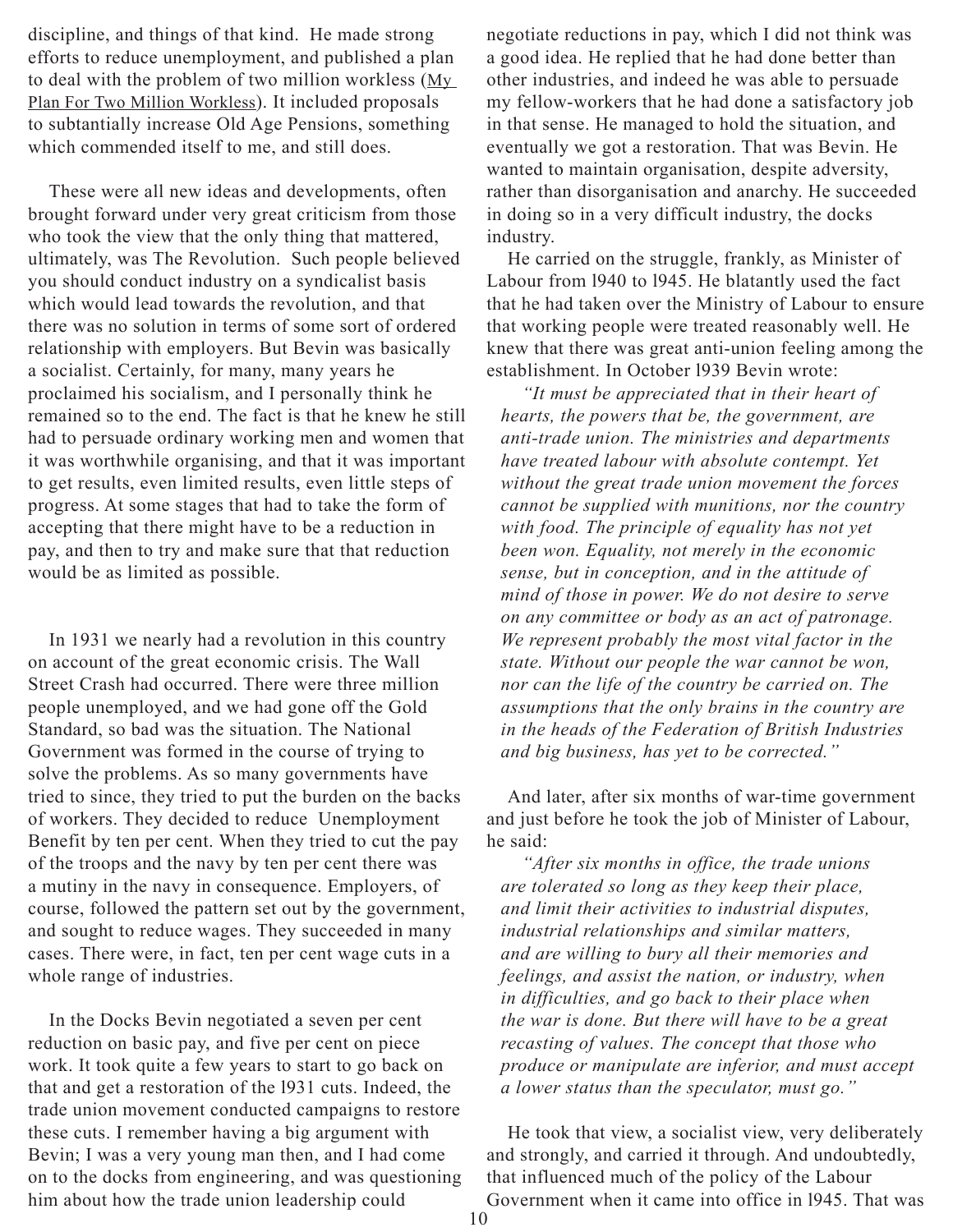to his credit.

As Minister of Labour, Bevin was confronted, of course, with organising the labour force for the war. He introduced very controversial measures such as the *'1305'*, the Conditions of Employment and National Arbitration Order. Technically strikes were made illegal (though we still managed to run a few), and there was compulsory arbitration. But he laid down, as a condition, that all employers would have to observe the recognised terms and conditions in the industry, not only nationally, but in the district, laid down in collective agreements. These were operable in law, so trade union negotiations had a force that could be applied to employers, and many employers who had refused to recognise trade unions, refused to pay trade union wages, had to do so. I could tell you stories of employers who refused to talk to me (I was a young negotiator at the time) but were forced by arbitration to comply with Agreements on conditions in that industry. He was very careful to do that.

Then there was his Essential Works Order, which required every able-bodied person, including women, to go to work. He laid down that no employer could dismiss people without the right to appeal to an Appeal Board, which included trade union representatives. These boards could reinstate, which, incidentally, the industrial tribunals today virtually cannot. But they did during the war. And if an employer suspended anybody there would be a right to appeal, and the suspension not only could be lifted, but the employer would have to pay compensation. There were many cases in my experience in which men had three days off, and then got full pay because the employer was proved to have unjustly suspended them. So employers became very much afraid, and began to realise the need to have some sort of ordered relationship with trade unions in consequence of that period. Bevin described that Essential Works Order and *'1305'* as virtually collective agreements given the clothing of law.

Bevin introduced at a very early stage in the war the principle of Joint Production Committees. First of all, he introduced Yard Committees in the shipbuilding industry, which were to discuss matters affecting production, as well as general relationships. This was a development in industrial democracy—elementary, but nevertheless a step along the road of industrial democracy in shipbuilding. That was picked up not only by Bevin, but also by the unions in the engineering industry. It was followed by the principle

of Joint Production Committees, which meant that employers could no longer rule purely on their own prerogative. Management had to take account of the workers' point of view, and the latter had a right of appeal to higher authority.

Unfortunately this important principle was not followed up as strongly as it might have been after the war. But it showed Bevin's interest in the principle of industrial democracy, which, I know, the Bevin Society is very interested in, as I have been. Together with other colleagues in the trade union movement, I had a lot to do with what was later called the Bullock Report. I mention that because there are many instances in which I tried to follow Bevin's example, much as the Bullock Report follows on from the principles of industrial democracy which he pioneered.

I tried to follow his advocacy of conciliation and arbitration when I drew up proposals, for a Labour government, for the introduction of an Advisory Conciliation and Arbitration Service, on the grounds that there were times when the strike weapon could not be used effectively. In any case, workers do not use strikes as the sole way of dealing with their problems. It is the last resort. And you have to find ways and means of overcoming problems in industry. And if the employer would not negotiate then you had to go somewhere, where at least you could get some sort of elementary justice.

With the right sort of conditions, conciliation and arbitration could help to get justice without the need to involve workers in strike action. And in my belief the Arbitration and Conciliation Service had proved its worth—so much so, that the Conservative government has tried to emasculate it. It has reduced its authority and limited its function. It had quite a useful function in terms of allowing investigations where claims were being made by unions for recognition in industries where there was a limited measure of trade union organisation. And we made progress on that basis because not all workers are ready to take drastic action to achieve their aims. Many workers are not ready for that. The fact is that conciliation and arbitration has proved its worth. I simply make the point, in conclusion, that a lot of the ideas that we applied at the early stages of the l974 Wilson government took account of the sort of views which Bevin himself had expressed and had applied over many years.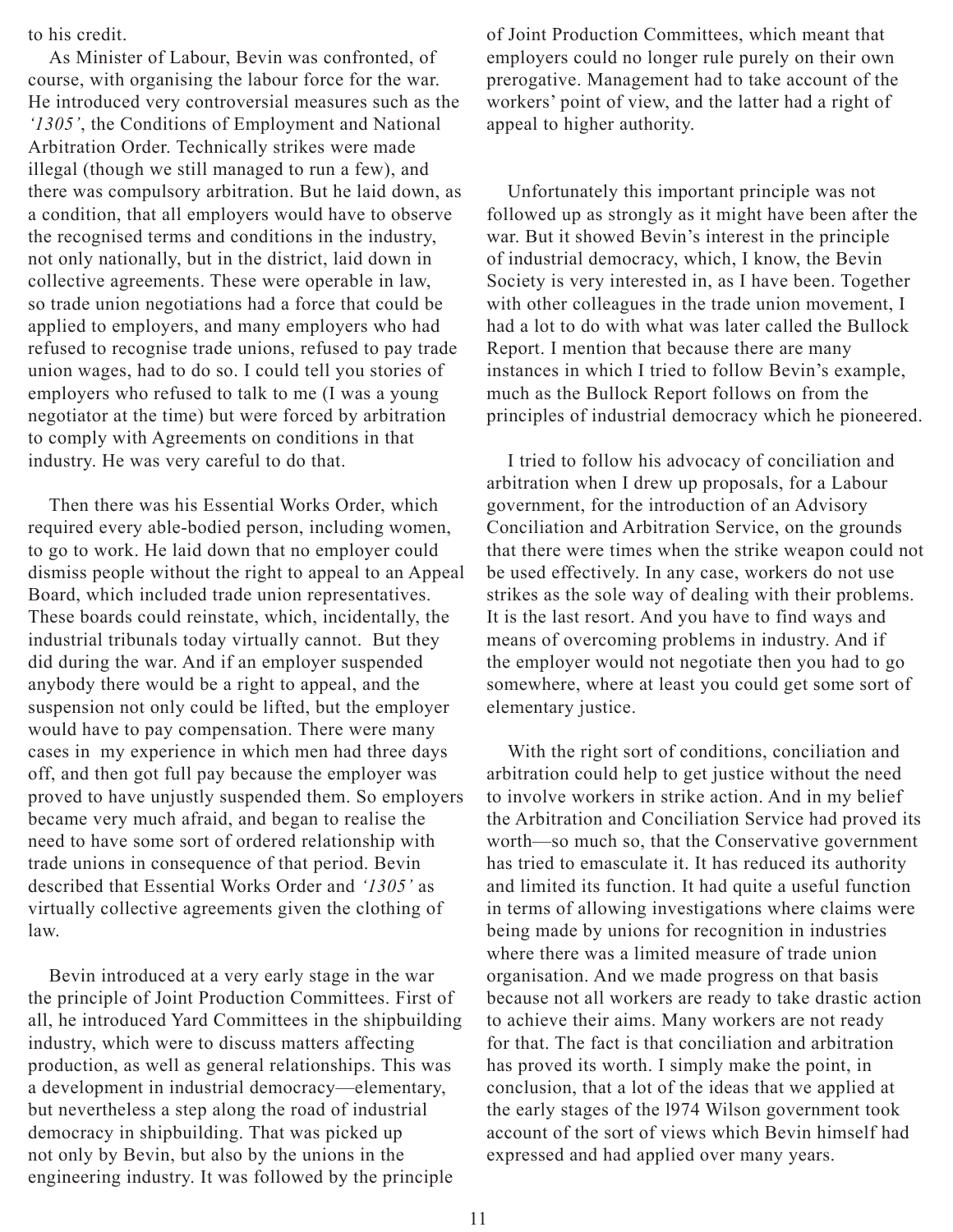# <span id="page-11-0"></span>**Reflections On The Campaign For Workers' Control In Britain** *Part One—Introduction*

*When God was making Ireland He proclaimed a land that was green and fertile, populated by a cheerful, outgoing, carefree people, speaking a language of poetry. After much more in this vein, He was interrupted by the Angel Gabriel, who was taking notes, protesting at all this favouritism. But, says God, I haven't described their neighbours yet.*

For a thousand years Ireland has had to exist with one eye over its shoulder. It has had no responsibility for England's reformations, Civil Wars, or foreign adventures, but has had to suffer the consequences of all of them. Cromwell's problems were not its problems until he made them so. It is still a good idea to keep an eye on the neighbours.

Ireland has survived campaigns of extermination and of incorporation to develop along very different lines to Britain.

While the English state preceded and produced the English nation, which then rewrote Britain in its own image, the Irish nation and state were together produced out of our necessary struggle against the neighbours.

England completely destroyed its own society as it industrialised. The rural society was smashed to bits and sent into the towns to work or it was made to work as virtual, and often as real slaves, digging coal or minerals or stone out of the countryside. What other societies produce for their own daily needs; food, clothing etc., were obtained for the English through conquests abroad.

The English state today is as clear as ever of its God Given, Historically Determined, Dialectically Necessary, sometime Religious, now Scientificallyproven mission to rule the world. And the English people of today are as easy to convince of the righteousness of that mission as ever they were.

But In 1914 English historians stopped writing objective factually-based histories (which confirmed what everyone knew, that England was the culmination of recorded history and intended by God etc. to rule the world as it was at any moment about to do) and started writing propaganda to suit the immediate aims

of the moment. English historical writing, as Brendan Clifford has demonstrated in this magazine and elsewhere, never recovered from that.

From that point, because its historical education is woefully deficient, the English political elite has been strategically incoherent. The legacy is still there and still informs English politics. It is just that it is no longer understood very well. And is today put into practice with great incompetence.

Ireland emerged into the 20th century as a society of farmers, petty bourgeoisie and rural and urban workers, developed as a nation through the land agitations, industrial struggles and the political and military campaigns for national independence.

Such different histories also made for differences in the development of the trade union and socialist movements in each country. British socialism emerged from Liberalism in its Social Imperialist phase, the religious aspect of which was a kind of Darwinian Nonconformism. The only serious internationalists produced (by whatever series of accidents) within that tendency were Ernie Bevin and Jack Jones.

The Labour Party had at its core the famous Clause 4 of its constitution. This was a utopian clause that few really believed could be achieved, and many believed shouldn't be achieved. But it was a goal to strive for, and in the striving socialist measures could be put in place.

Outside (and sometimes inside) the Labour Party were Marxists who looked to a Soviet victory in the Cold War as the means of achieving socialism. And as soon as it was clear that this was not going to happen they retired from the fray or went over to the other side. And there were, and are, the Trotskyists who have no clear idea of what they want and so don't have to deliver.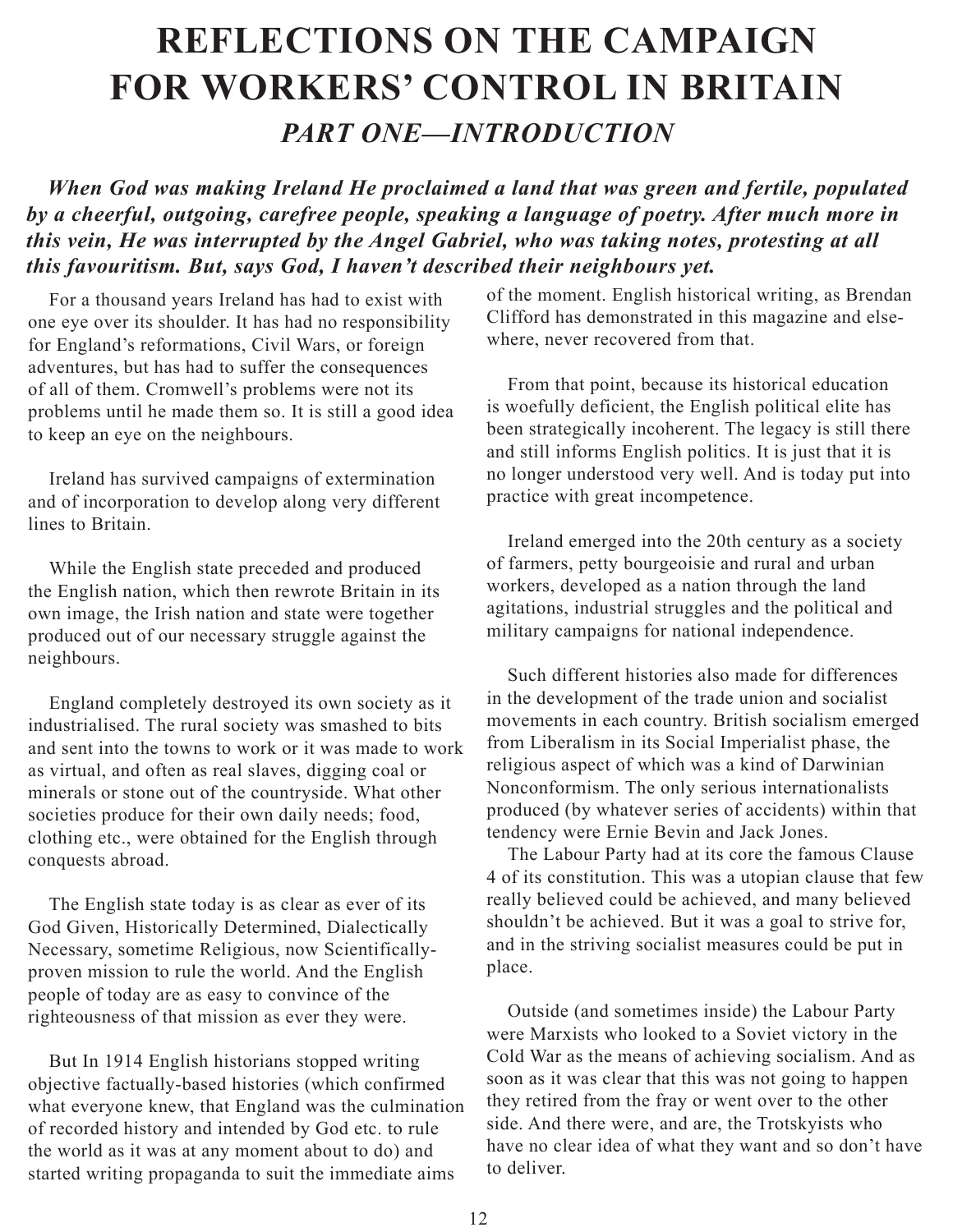The main socialist achievements in Britain were not achieved by a revolution or by any coherent demand or agitation in the working class. They, the Welfare State, The National Health Service, the Nationalisations, etc., were imposed by a dictatorship.

During the Second World War, while the Prime Minister was concerning himself with military matters, Britain was being run by one man, Ernest Bevin. Every aspect of the economy and of people's daily lives was controlled by Bevin. He used exhortation for the most part in the hope that socialism would catch on, but he relied ultimately on extensive coercive legislation, and was not averse to such things as strike breaking and jailing.

It was in this period and by these means that Bevin laid the foundations for the reforms which were formally enacted by himself and Clement Attlee between 1945 and 1951.

Irish socialist development was bound up with the revolutions that brought the state into existence. It was given substance and direction by the revolutionary, James Connolly. His Irish Citizen Army was forged during the Dublin lockout of 1913 and was the driving force behind the nationalist rebellion in 1916, where he was the overall military commander.

In the period leading up to the rebellion he embraced German socialism and took Germany's side in the Great War after it was attacked by Britain. These two positions are reflected in the 1916 Proclamation the founding document of the Irish Republic.

Arthur Henderson, the British Labour representative in the British Cabinet, doesn't seem to have had any problem approving Connolly's execution after the rebellion. He acted as a British Imperialist and socialism and internationalism didn't come into it.

After the General Election victory for Sinn Fein in 1918, The First Dail drew up a social and economic programme drafted mostly by Connolly's trade union successor, William O'Brien. This was a socialist programme in principle and in practice. It was also an achievable programme, much of which was implemented over the years and the rest of it is routinely referred to in the politics of the present day.

The first Minister of Labour was also a leader in the Irish Citizen Army, Countess Markievicz. Both Sinn Fein and its offshoot Fianna Fail have held to socialist

principles to a greater or lesser degree down the years. Today each seems to be trying to out-socialist the other—which reflects a socialist culture in the country of some kind—i.e. there must be votes in it.

(The Irish Labour Party seems to have lost its way under the leadership of unstable social elements in the 70s, and hasn't been helped by being led by lapsed Soviet admirers in more recent times.)

The Irish working class movement, political and trade union, has been bound up with the State from the formation of the latter, as it was intimately involved with that formation. It is at ease with the State. It does not feel it to be unnatural to form pacts with the state—to be one of the Social Partners, to help form economic and social policy, to have wage agreements, to sit on State boards, to sit on the board of the Central Bank.

The British Labour Movement is not and has never been so easy about its relationship with its state. Whatever eccentric, even revolutionary, things may at times have been said in the heat of propaganda, the British Labour movement has normally taken the common English view that the state is, at the end of the day, above the hurly burly, an arbiter, the voice of the nation (not quite reproducing the argot of the upper fourth remove here, but who can these days?). It is from this, for lack of a better word, 'patriotic' view of the state that a corporatism-by-name was so feared by both left and right. All alike feared the British state would be sullied and cease to be able to act impartially for the nation. That's one of those things which no one ever thinks through or says out loud, because it can't be spoken of or thought about. They just know it. It's what being English is about. Being English you just know such things.

Neither Bevin nor Jones was English in that unthinking patriotic kind of way. Being internationallyminded, they could actually see the English state and speak of and think about it. They could therefore engage strategically with it and propose ways of making use of it (which practically no one else since August 1914 has been able to do; Heath may be the only other exception).

These things need to be understood if sense is to be made of the rejection by the British working class and its leaders of the offer to give them an equal share in the running of the British economy thirty years ago.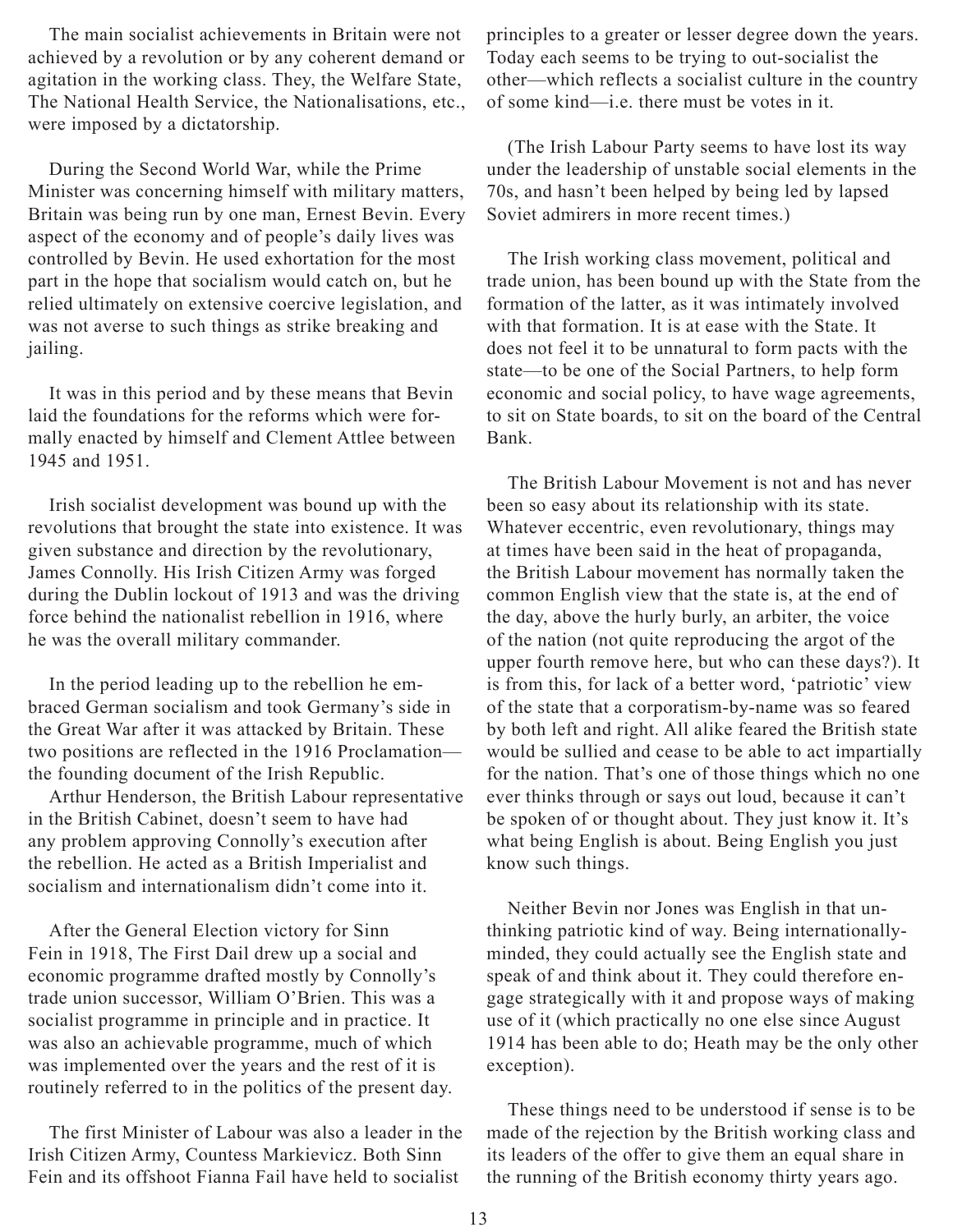<span id="page-13-0"></span>This Rejection led directly to Margaret Thatcher and to the Blairisation of the Labour Party.

Having been involved intimately in the agitation to bring about workers' control in British industry in the 70s, and knowing a fair bit about British labour history, it seems, on reflection, that defeat was always the most likely outcome.Perhaps it was necessary for Harold Wilson and Jack Jones to simply announce that the workers' control measures were going to happen and to get on with it. But hindsight is a wonderful thing and even then it may not have worked out.

In the coming months an account of those times and the agitation will appear in this journal along with interesting relevant documents giving the positions of the British Government, the unions, the employers, and politicians. We will start with the body that one would expect to be at the heart of the agitation—the Institute for Workers' Control.

by CONOR LYNCH

(originally published in Irish Political Review, January 2007)

# **Reflections On The Campaign For Workers' Control In Britain** *Part Two—The Institute For Workers' Control*

*The Institute for Workers' Control was founded in 1964 by Ken Coates. Coates had left the Communist Party after 1956 and joined the Labour Party. He was later expelled from the Labour Party and established a base for himself in the Bertrand Russell Peace Foundation. Russell was Honorary President of the IWC until his death in 1970.*

(Bertrand Russell had originally been an advocate of nuclear war on the Soviet Union, but became a peace advocate after the USSR acquired the bomb in 1949. Coates later returned to the Labour Party and became an MEP.)

The premises and resources of the foundation provided the base and the network of contacts for establishing the IWC. Coates, so far as I could gather, held no office in the IWC. But he was its undisputed leader. His principal assistants were Michael Barratt-Brown and Tony Topham, neither of whom held office either. That kind of control, once established, was invulnerable, and therefore the most secure kind.

Coates wrote much of the IWC's literature and edited anthologies on workers' control. One didn't think of the IWC without thinking of Ken Coates. He was rarely absent from meetings and rallies but seldom took part officially. My memory of him is of a kind of satesman cum prophet who was deferred to at crucial moments.

I remember two large conferences in particular where the business of the day was over and the IWC Chairman, Bill Jones, called on Coates to sum up *in* 

*a few words*. Coates wandered about the back of the hall shaking his head and making noises to the effect that any intervention by him would be superfluous—an intrusion even. Jones would then seek encouragement from the floor of the meeting for a Coates speech. This would rapidly build up into widespread chanting for Coates to speak. After five minutes or so of this, Coates would make his way through the noisy scene to the rostrum to deliver a fiery and polished speech which got the audience into a state of great excitement.

I found myself somewhat embarrassed by this kind of thing, but thought it couldn't do any harm to get the troops worked up a bit. Unlike speakers like Tony Benn, Jack Jones or Brian Nicholson—or even to some degree Neil Kinnock or Michael Meacher—I could never remember a single word that Coates said. But the theatre was most memorable indeed.The aim of the IWC was:

*...to assist in the formation of Workers' Control groups dedicated to the development of democratic consciousness, to the winning of support for Workers' Control in all the existing organisations of labour, to the challenging of undemocratic actions wherever they may occur, and to the extension of democratic*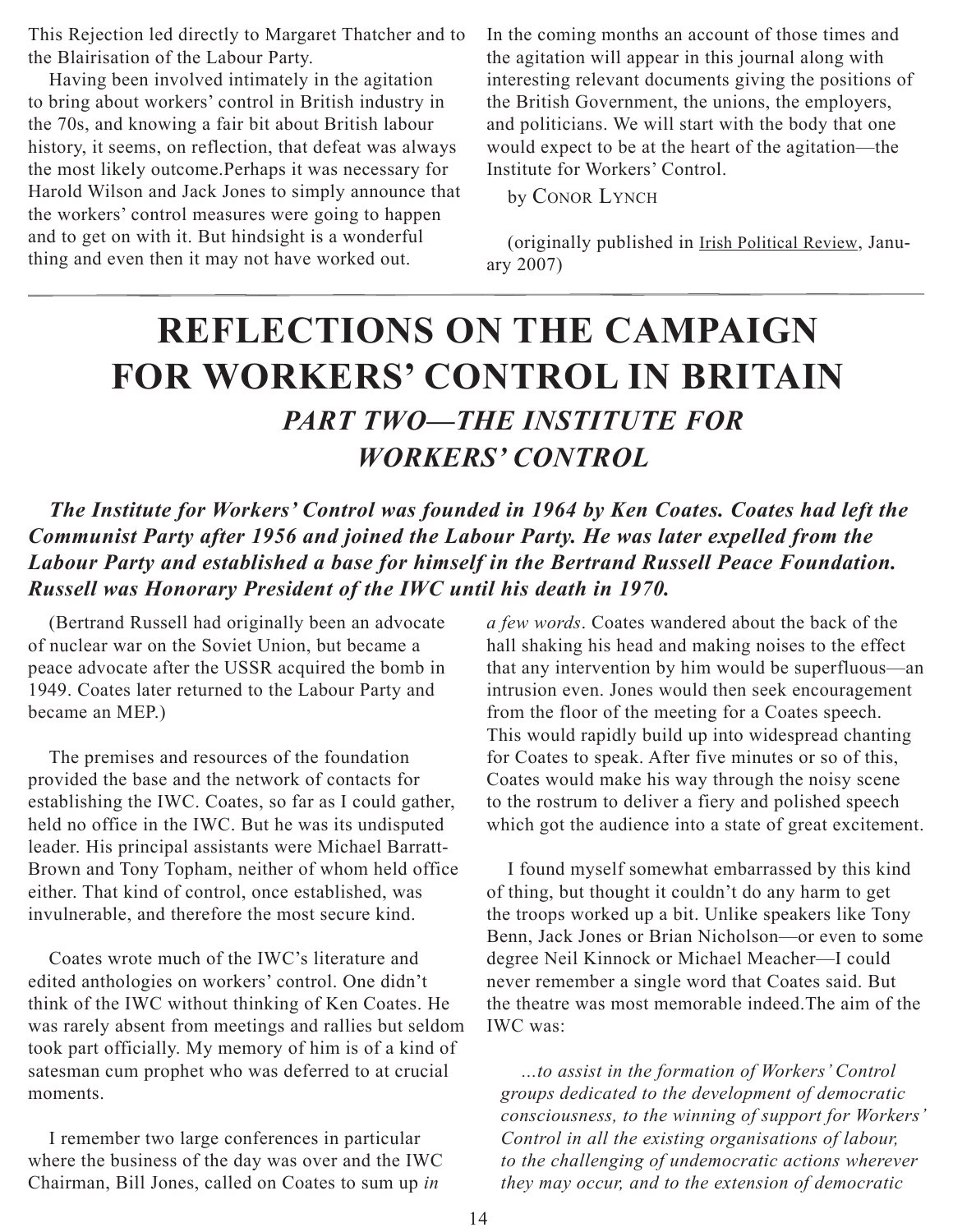*control over industry and the economy itself, by assisting the unification of Workers' Control groups into a national force in the socialist movement. These aims are based on the conviction expressed in the declaration (of the 6th National Conference on Workers' Control) that 'democratic controls can only be defended if they are systematically extended throughout the unions, the political movement of Labour, and national and local governments, as well as into education and every form of industry and work'.*

When I first came into contact with the IWC (ten years after its formation) I could discover only one such local group. If others existed they were not obvious, nor did they become obvious later. That one group was the South East London Workers' Control Group, organised by John Jennings, a tireless and practical organiser for industrial democracy during my time in the IWC.

Otherwise there seemed to be no effort put into organising a definite structure of local or industry groups which could form a concrete base for activism in the IWC.

The Institute seemed to operate on the basis of contacts everywhere. These contacts would organise parties of their constituents or associates to be delegated to attend Conferences, where they would be urged to spread the word. But should a concrete demand or campaign be in the offing, there was no established organisation to go straight into action at a local level.

One example should illustrate this. Every Conference had a delegation from the Kent Area of the National Union of Mineworkers. The IWC had two main contacts in Kent—Jack Dunn, the Area Secretary, and Terry Harrison, President of the largest pit, Betteshanger. These two men would always arrive with a group of Kent miners. But this group rarely consisted of the same individuals. The trip was financed in Kent by the NUM's Educational Trip for Members. This in itself was very useful but never led, nor was it encouraged by the Institute to lead, to the formation of any permanent body in the Kent coalfield which agitated for workers' control.

In June 1974 members of the IWC in North London, led principally by Nina Fishman and Steve Boddington, decided to set up the North London Workers' Control Group. Boddington, like John Jennings, was one of the editors of the IWC's bulletin, Workers' Control. He had for a long time been the Communist Party's leading economist, writing textbooks under the name of John Eaton. In 1974 he was in the Labour Party and widely known throughout the labour movement.

It appeared to me that he had his own group of followers or admirers in the IWC and was prepared to use this circle to develop our local group and even other local groups. He was also cultivating Nina Fishman and other members of the British and Irish Communist Organisation, and was showing off these young activists for workers' control to his associates in the IWC.

Nina Fishman, an American, had been responsible over the previous two or three years for changing BICO from being a largely Leninist organisation to absorbing the British empirical approach to politics more than any other group on the left. She had replaced ideas of Communist party building with a position of aggressive reform with workers' control at its centre, and with an eye very much to the radical reformism of the Bevin/Attlee Labout Party. She got the B&ICO, as a first logical step, to affiliate to the IWC. Nina also had a lot of contacts in the unions especially the dockers and the miners, and was involved in the organisation of the successful 1972 miners' strike.

I always had assumed that a whole other discussion took place at the centre of the IWC involving people like Coates, Topham, Boddington, Barratt-Brown, Fleet, Newton, etc., to which the rest of us—even those on the IWC National Council—were not privy. I also assumed that there was political or personal factionalising in this group and that the North London Group and the B&ICO were considered by Boddington as troops on his side. This is the way of the world and bothered me not at all so long as the main business of organising for workers' control was in hand by these leaders.

But the B&ICO in particular did not behave like anybody's troops. Not only did its (very few) activists in the IWC not line up with Boddington on all occasions but were as likely as not to engage publicly in fairly violent disputes about workers' control among themselves. Quite an unmanageable lot!

After a year or so Boddington largely cut his ties with both the B&ICO and the NLWCG (most of whom had nothing to do with the B&ICO).

This rift was driven home to me personally at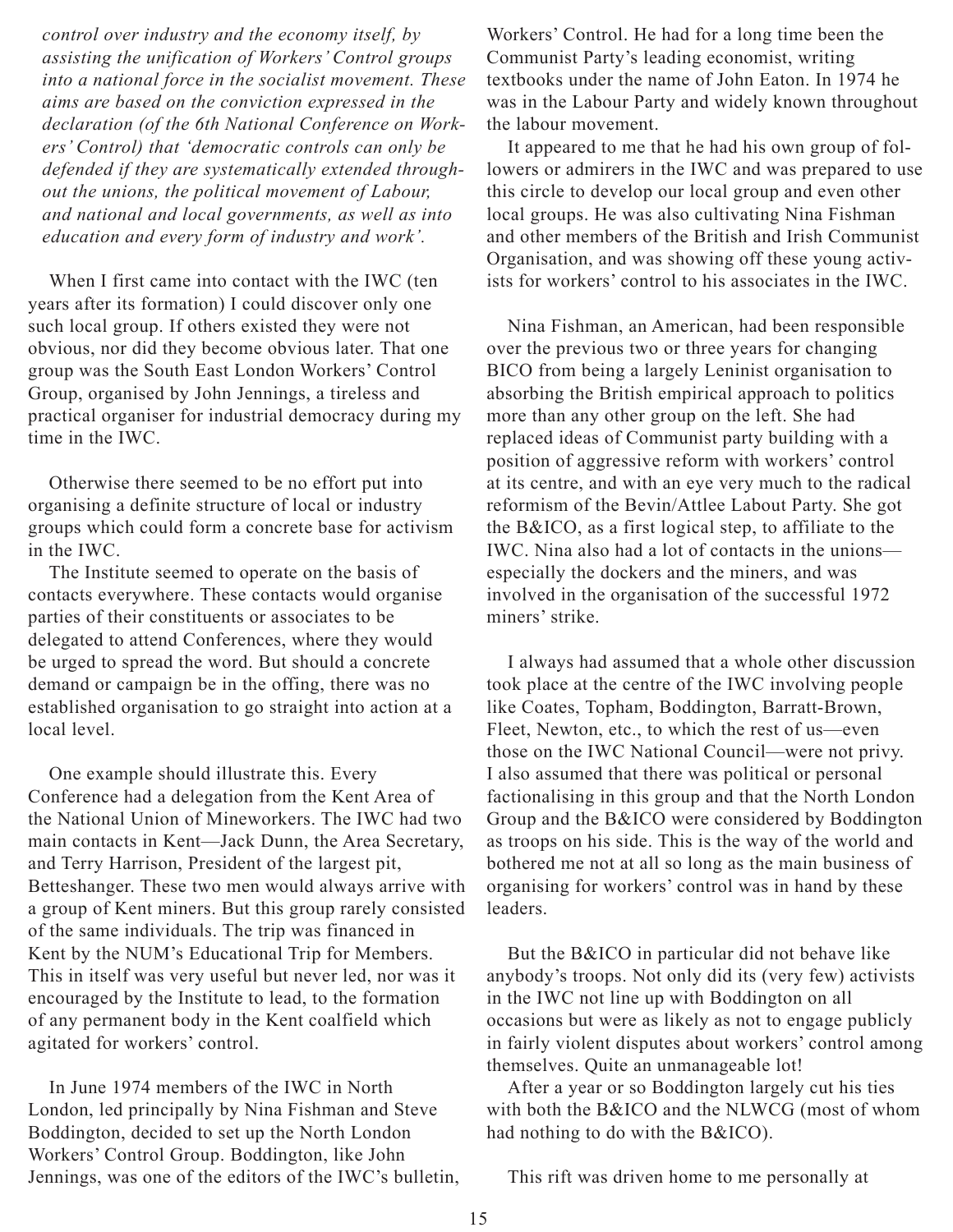<span id="page-15-0"></span>an IWC Conference in Sheffield in 1976 when, along with the main activist in the North London Group, Joe Keenan, we were refused admission by Boddington to the Conference because we couldn't afford the entrance fee of two pounds. Both of us were unemployed at the time and had hitch-hiked from London.

Ken Fleet,the IWC Secretary, eventually managed to get us in, but could not prevail on anyone to put us up for the weekend—at least not without paying another fee of nine pounds. We spent the weekend sleeping in a field—joined in solidarity by another London Group member, Madawc Williams.

But to return to the story! The first Conference of the North London Group was held on the 1st June, 1974. It was decided that the initial function of the group would be educational, that it would meet once a week in a school and take the form of an Adult Education class.

Under this guise leading figures in industrial relations could be invited along and the subject of workers' control debated with them.

These *classes* took place between October 1974 and June 1975 and were addressed by, among others: Jack Dunn, General Secretary of the Kent NUM; Jim Mortimer, head of the conciliation service, ACAS; Stuart Holland, later a Labour MP; Bert Ramelson, Industrial Organiser of the Communist Party; the West German Labour Attache; and the industrialist, Adrian Cadbury.

The inaugural Conference was very well attended and the immediate purpose spelled out:

*There won't be any textbooks, just hard experience to learn from. The point of the class is to bring people together who are interested in finding out just what the pros and cons of industrial democracy are and how important it is for all of our futures that the workers should be able to take over running industry. The class will hear peoples' ideas from many sources—and have a chance to question and discuss these ideas freely.*

These classes were indeed very educational and proved a source of knowledge and inspiration for those of us who got involved in the workers' control agitation around the work of the Bullock Committee a year or so later. But the hope that the attendance of people from outside North London and the fact of the new organisation itself would inspire the spread of local groups, was not to be fulfilled. Example was not enough. There had to be a positive will at the centre to organise, and that was absent. (The North London Group did later try to take on the role of a new centre and do the job itself. This proved largely impossible.)

by CONOR LYNCH (Originally published in Irish Political Review, February 2007)

# **Reflections On The Campaign For Workers' Control In Britain** *Part Three—The Institute For Workers' Control (continued)*

*1974 was the year that finally saw workers' control move towards the centre of labour movement politics, with concrete proposals from both the TUC and the Labour Party. In the London area a Workers' Control Co-ordinating Committee was organised by John Jennings to begin the agitational work necessary in the new pro-workers' control climate. His own SE London Group managed to get an Open Door programme on TV.*

This Committee saw its role as transmitting the work of the IWC: it supported the policies of the Trades Union Congress against opposition from within and without the labour movement. This was a mistake. No such work was going on in the IWC. Conferences were still held regularly. But they still took the form,

at best, of a general exhortation to campaign for workers' control.

The existence of a specific set of demands from the TUC, to be legislated by a reasonably willing Labour Government, seemed to be lost on the IWC.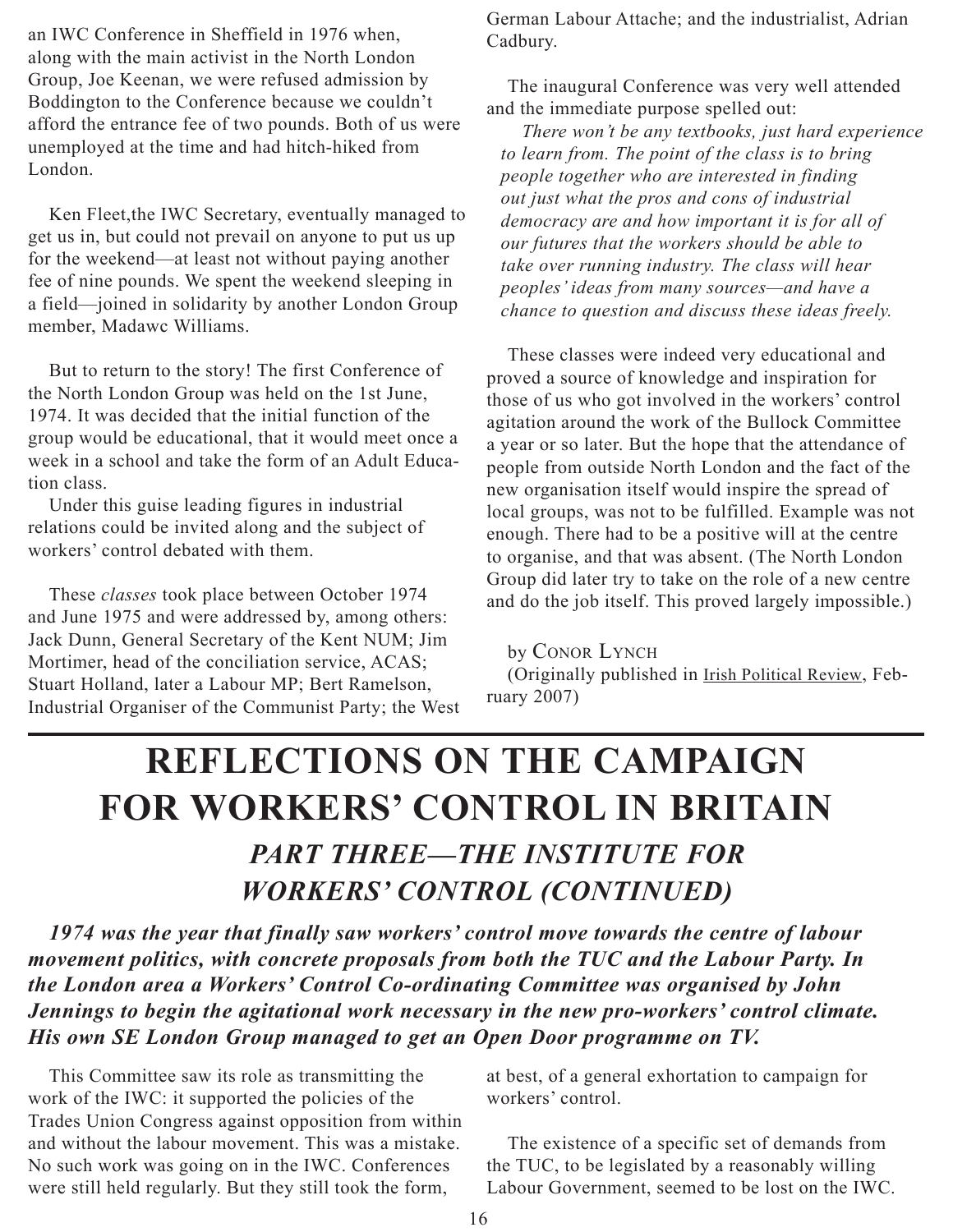Conferences were needed to organise campaigns in every town, in every Union, in every Constituency Labour Party, and in every workplace, behind the TUC plan.In practice the Conferences became less rather than more focussed. The range of campaigns and causes widened at a time when concentration on the main issue, workers' control, was required.

At first I, among others, put this down to the type of bad habits acquired in any movement which has to concentrate on a general campaign for years and is suddenly faced with the need to focus narrowly, suddenly, for a quick victory.

At meeting after meeting, London members argued for a focussed campaign—both from the floor of Conferences and in the private discussions that took place on these occasions. It was in this spirit that Joe Keenan, probably the most articulate and thoughtful of the rank-and-file members, submitted a discussion document to a national Conference in 1975. Below are some extracts:

*In 1917 the demand for workers' control was utopian. The bourgeoisie was still the dominant force in society. The working class played a subordinate role. A long struggle lay ahead...*

*Sixty years on that struggle has been won. The demand for workers' control is no longer utopian. It marks the only way forward for the working class.*

*There is no excuse for the subculture mentality now. But it still exists...*

*The time has come for the working class to rid itself of the attitudes and reflexes it developed as a subordinate class. It must begin to think and act as a ruling class.*

*The politics of the left which promote and reinforce the old attitudes are nothing more or less than a millstone around the class' neck. The politics of workers' control represent the only way forward.*

*Workers' control should be an heretical doctrine which challenges all the assumptions of traditional working class politics. But the strategy of workers' control cannot be advanced unless those who subscribe to it not only recognise the fact of their heresy but compound it. And this the IWC has not yet done.*

*The principal agent in the movement for workers' control cannot retain in itself so much of the* 

*attitudes, habits and reflexes of the old politics if it is to supersede them. Nonetheless the IWC has not yet overcome the subculture mentality*

*…workers everywhere applaud these sentiments [the sentiments expressed in the aims of the IWC—CL]. But they will remain sentiments until a movement for workers' control aims for more than polite applause...*

*The basis of the workers' control strategy should be that workers have power which they exercise in a negative fashion as a veto: what is required is that 'fundamental and irreversible shift' in that power towards the working class which has already occurred SHOULD NOW BE PUT TO POSITIVE USE...*

*The IWC has so far raised the issue of workers' control in limited areas inside the Labour Movement. This it has done very effectively. But it has stopped there and has made no attempt to go beyond explaining the 'idea' to workers. It has not made the effort to mobilise workers for the implementation of its policies. Is it any wonder that workers find it difficult to take the IWC (and by implication the whole idea of workers' control) seriously?*

*The IWC must rid itself of the subculture mentality. What is required at present is not an abstract commitment to a well-structured idea but rather a concrete commitment to a realistic and effective strategy...*

This was a fairly hard-hitting paper, but should in no way be interpreted as hostile. The expectation was that at best the ideas advocated would be taken on board by a leadership waiting to encourage whatever activists it could lay its hands on. At the very least it was expected that the leadership would dispute the ideas and demonstrate that they had in their own way every intention of going now for the main chance and didn't need to be told their business by some young upstart. The reaction turned out to be one of hostility but no argument.

There was no recognition that an opportunity was presenting itself for the main aim of the IWC to be achieved. There was even the odd dark hint that people like Jack Jones, General Secretary of the T&GWU, and Clive Jenkins, General Secretary of ASTMS, (and even Tony Benn), had slipped the leash and were prepared to sell out for a mess of pottage.

Those of us who wanted some action began to have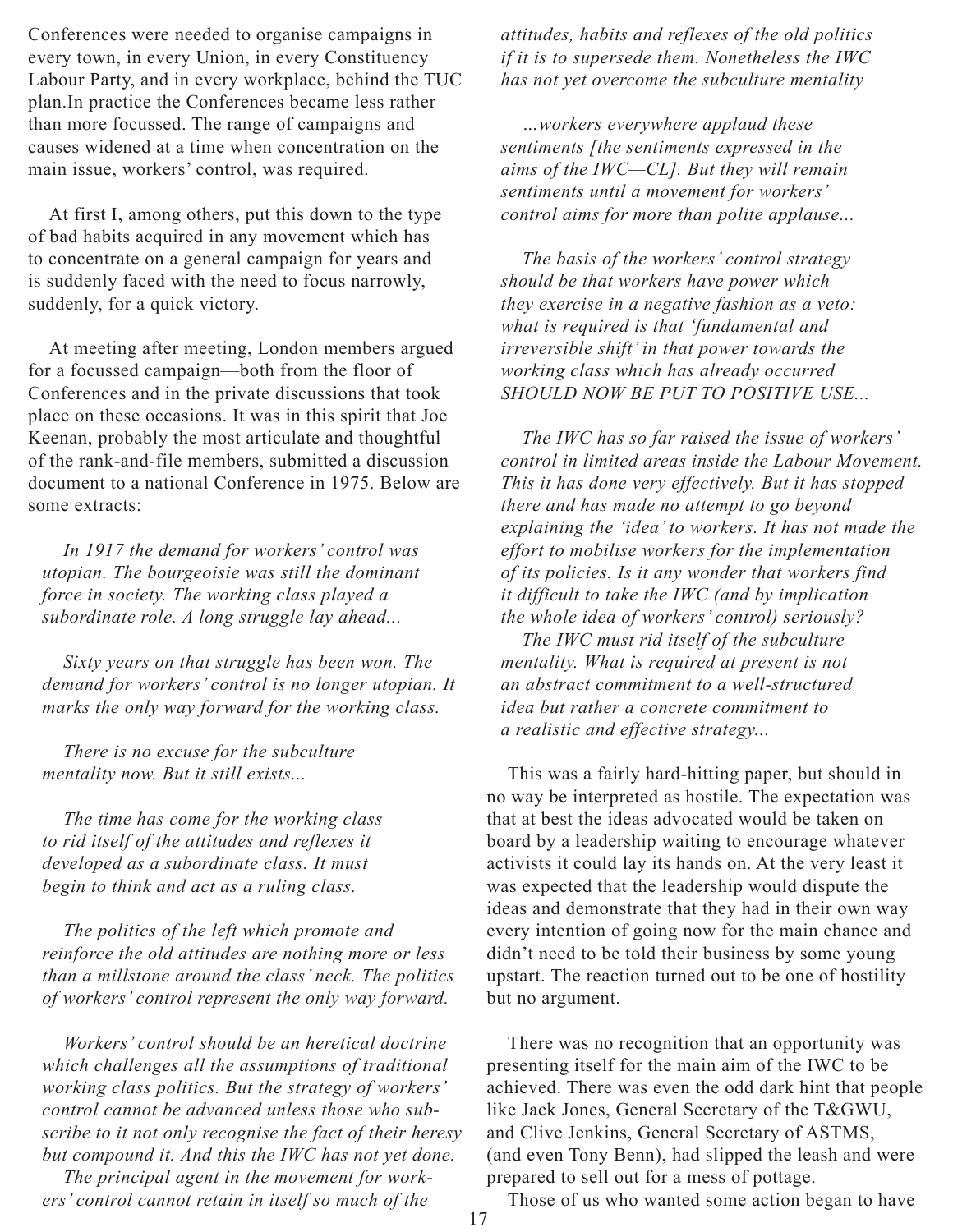it subtly explained to us that the IWC was something more than a movement for something as pedestrian as workers running their firms and industries. We tried to find out what this great task might be and felt that those doing the hinting weren't sure themselves. Since no straight explanations were forthcoming we began to arrive at the tentative conclusion that Coates didn't want HIS movement overtaken by the actual achievement of its aims.

The basis on which we campaigned for workers' control, and urged the IWC to do likewise, was the policy adopted by the TUC at its Conference in 1974.

The following account of the TUC position was published in Workers & Industry No.1.

*For private industry the TUC proposes:*

*1. A two-tier board structure with the supervisory board appointing the day-to-day Management Board. 2. One-half of the supervisory board to be elected through the trade union machinery.*

*3. This supervisor board would be the supreme body with power to over-ride the shareholders' Annual General Meeting.*

*4. Workers' representatives to be elected for two years and subject to recall and re-election.*

*5. The system should only come into operation where there is trade union recognition.*

*6. It would apply at first to companies with more than 2,000 workers and later be extended to those with over 200.*

*For the nationalised industries the TUC recommends:*

*1. 50% direct trade union representation on the boards of nationalised industries.*

*2. The other 50% to be appointed by the minister.*

*3. A similar system to operate at lower levels, with scope for variation and experiment.*

The essential points in the TUC's Report, 50% worker representation with election through Trade Union machinery, would, if legislated, have lead inevitably to workers' control. Following the introduction of a 50/50 system, the employers' representatives could argue as much as they liked in favour of their own views on running the firm, but that is all they would have been able to do. The workers' representatives could back up argument for any alternative plans with go slows, overtime bans, strikes,

and all the other weapons in the working class arsenal. Workers would then be in a position to make sure that any of the decisions which affect them on investment, manning, rationalisation, re- location of plant, etc. would be made in their interest. They would be able to make those decisions for themselves. A summary of the process that led to the Bullock Committee being set up in late 1975 was printed in Workers & Industry No.2 and is given below.

*In 1968 the Labour Party Conference accepted the Report of a Working Party on Industrial Democracy chaired by Jack Jones. The Report was broadly in favour of the development of worker participation, particularly in the public sector. It recommended that there should be:*

*"…experiments in placing representatives of the workers directly concerned on the boards of publicly owned firms and industries (or alternatively provision for attendance at board meetings) and this representation should not be confined to full-time officers of unions. Workers' representatives should be drawn into decision making at every level, particularly at the various points of production. Labour's 1974 (February) Election Manifesto pledged the government to:*

*"…socialise the nationalised industries. In consultation with the unions, we shall take steps to make management of existing industries more responsible to the workers in the industry and more responsive to their consumers' needs."*

*In October of the same year, a further Election Manifesto committed the Government to:*

*"…introduce new legislation to help forward our plans for a radical extension of industrial democracy in both the private and public sectors. This will involve major changes in public law and in the statutes which govern the nationalised industries and the public services."*

*The TUC's Report On Industrial Democracy, adopted in October 1974, recommended that, throughout industry, there should be a two-tier board structure with 50% worker representation on the top tier policy-making board.*

*The Government, keeping its pledges for once, set up a Committee of Inquiry, under the Chairmanship of Sir Alan Bullock, to examine the implications of worker representation on the boards of private*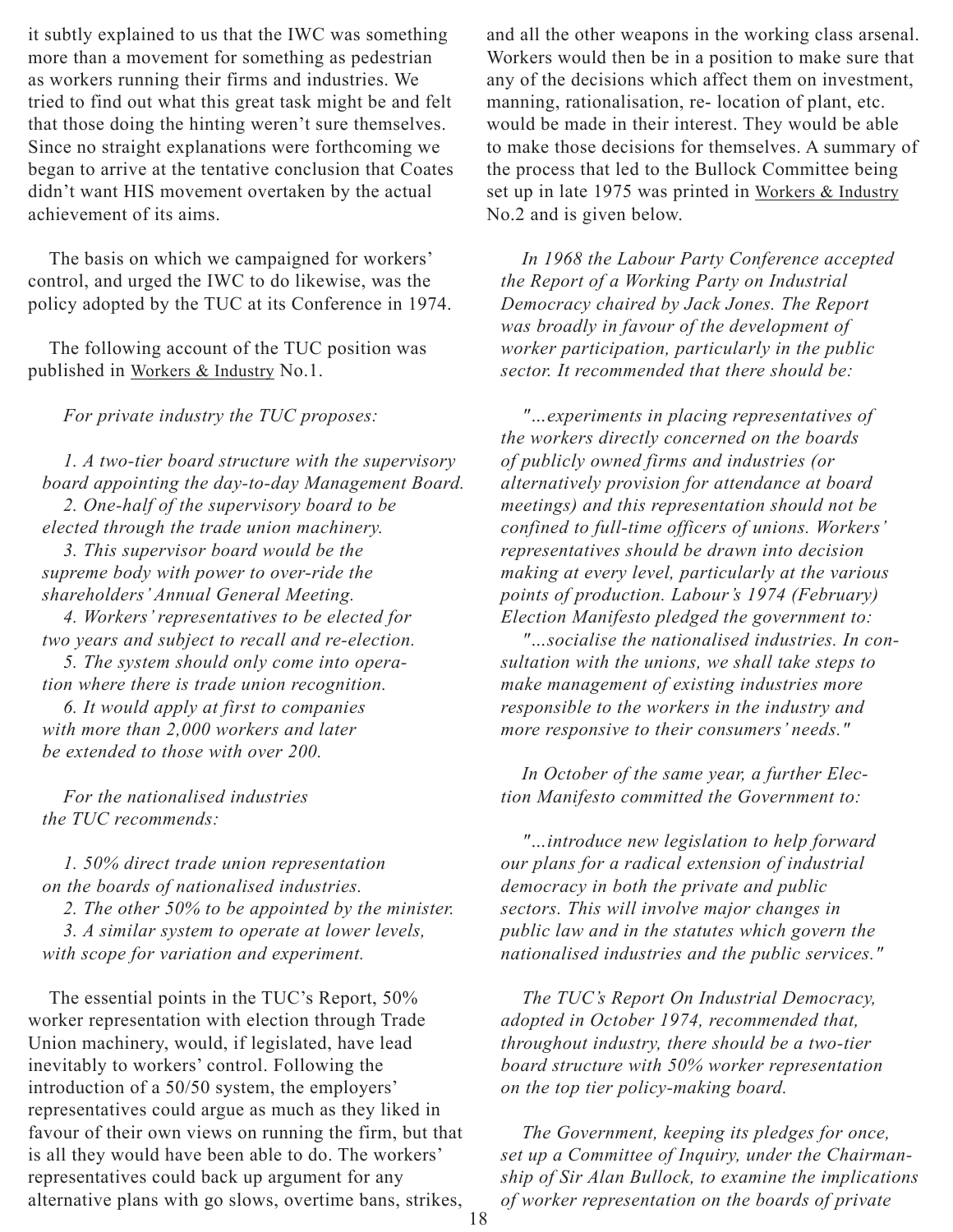*firms. Bullock's terms of reference, having been dictated by the TUC, were clearly progressive:*

*"Accepting the need for a radical extension of industrial democracy in the control of companies by means of representation on boards of directors, and accepting the essential role of trade union organisations in this process, to consider how such an extension can best be achieved, taking into account in particular the proposals of the Trades Union Congress Report on Industrial Democracy as well as experience in Britain, the EEC and other countries. Having regard to the interest of the national economy, employees, investors and consumers, to analyse the implications of such representation for the efficient management of companies and for company law."*

*Clearly, within the preceding ten years or so, there had been a development of interest in, and a commitment to, industrial democracy within the Labour Movement which culminated in the Labour Government, under TUC pressure, setting up a Committee of Inquiry as a prelude to legislation.*

In other words, the job of the Bullock Committee was to find out HOW to implement TUC policy on industrial democracy, and not whether to implement it. The terms of reference of the Civil Service Inquiry for the nationalised industries were much the same.

No lead on galvanising support for the TUC position, either before or during the Bullock hearings, or for arguing against anti-workers' control trade unionists like Frank Chapple or Hugh Scanlon, was forthcoming from the IWC. Indeed we began hearing that Ken Coates was privately making derogatory comments about the whole inquiry process. (Frank Chapple had been a member of the Communist Party but by 1974 was a very anti-Communist General Secretary of the Electricians' Union.)

In at least one case Coates was too subtle by half. At a post-Bullock Report Conference Audrey Wise, then Labour MP for Coventry, told the meeting that Coates had said to her that she needed to watch out for the Bullock Inquiry. Not being in on these coded ways of speaking, Audrey Wise said she took him to mean something positive. Having previously been a bit sceptical, she now took a great interest in the proceedings and became a wholehearted supporter of Bullock's findings.

This was the first and last time I heard any senior IWC personality criticise, let alone denounce—which she did—Coates in a public forum.

But to return to the North London group. Four London members, by residence not birth—three of us were Irish and one Welsh—Joe Keenan, Peter Brooke, myself, and Madawc Williams (soon joined by others) decided to reactivate the North London Workers' Control Group, and use that base to do the job that the IWC should have been doing.

When the Bullock Committee was set up, Joe Keenan wrote a pamphlet called From Plowden To Bullock. This was the story of how the opportunity for workers' control in the electricity industry was lost when the Plowden Committee on the industry rejected it.

That rejection was solely the result of opposition to industrial democracy from conservative Trade Union leaders in the EETPU (electricians), GMWU (public service manual workers), and NALGO (public service clerical workers), coupled with a lack of any effective counter to Frank Chapple and his friends from people who knew better—the IWC included. The pamphlet urged that the greater opportunity provided by the Bullock Committee should not be thrown away in the same manner.

A weekly four-page newsletter was produced as a campaigning journal for industrial democracy. It contained a few items of general Trade Union interest. But most of its contents dealt with workers' control matters.

Week by week it reported on practical campaigns for workers' control throughout the country—e.g. the Triumph motorcycle co-operative at Meriden and Wolverhampton, the workers' attempted takeover of the Scottish Daily Express, the anti-closure campaign at Crossfields in North London, and the 50-50 workers' representation at Harland And Wolff shipyards in Belfast.

Most important of all, Workers & Industry published details most weeks of the written evidence presented to the Bullock Committee by various bodies, and commented on the submissions. Amongst the bodies which engaged with the Commission were the TUC, The Confederation of British Industries (CBI), individual Unions, employers' organisations, and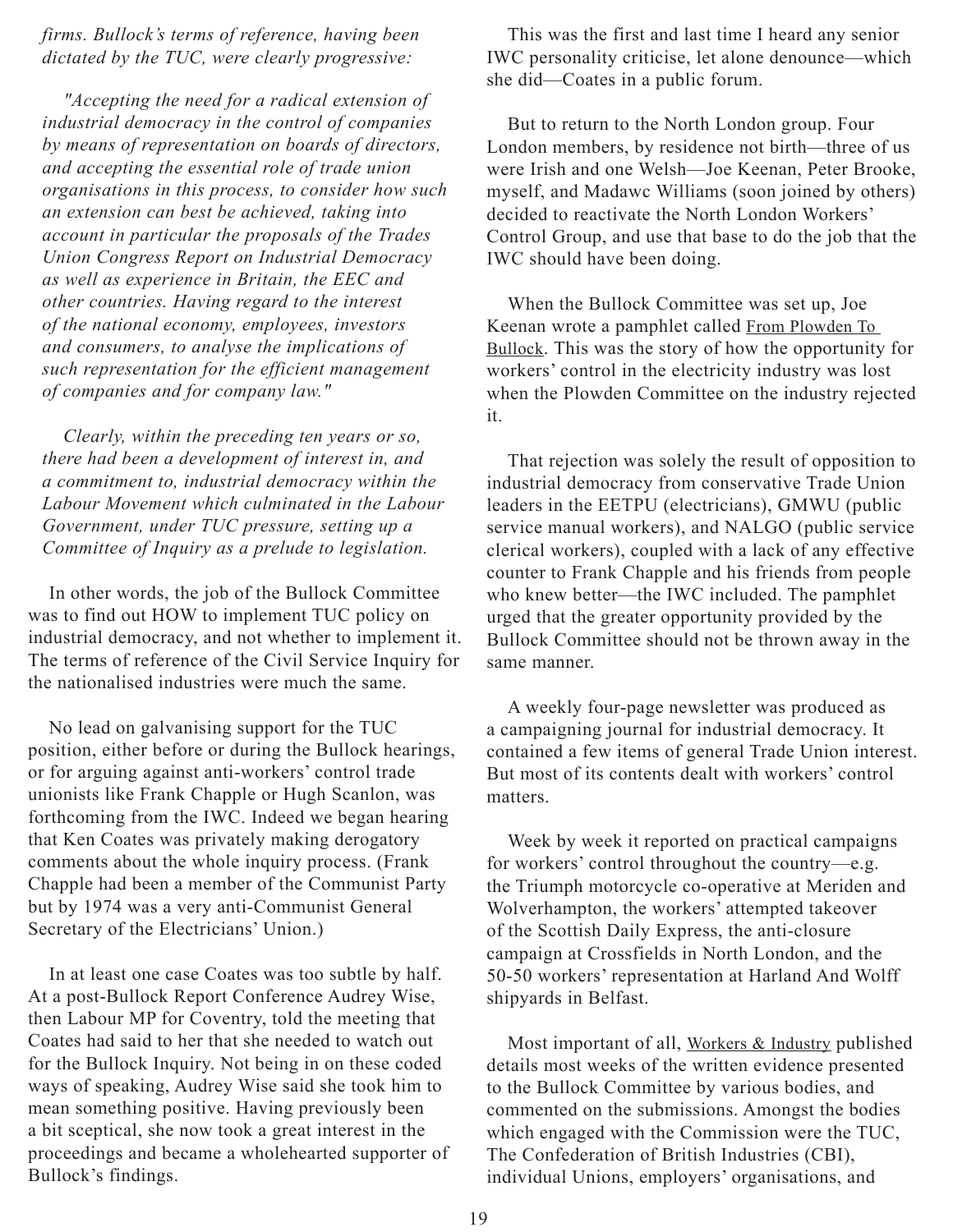political organisations. Extensive extracts from this journal will appear later in this series.The NLWCG (North London Workers' Control Group) persuaded Labour Party branches in its area to affiliate to itself, and held regular, if not always well attended, public meetings on matters related to workers' control in the Tottenham Labour rooms.

Unfortunately neither our example nor our activity was followed—either in terms of influencing people in the Labour Movement or getting support for workers' control legislation via the Bullock Committee. Along the way we showed at least that such organisation was relatively easy if the will was there. It wasn't.

The IWC was neither persuaded nor shamed into doing its duty. At no point did we behave in a sectarian manner and attack the IWC and thereby force it into a position of hostility. It CHOSE to remain aloof. It clouded the main goal by diverting its activities into secondary issues when it should have been grasping the opportunity provided to achieve its main goal workers' control.

The NLWCG decided to try to influence directly the leaders of the Union movement. This appeared to us a daunting task. Ken Coates and his circle had known all of these people personally for years. To them he was Mr. Workers' Control. We were a small locallybased group, mostly in our early to mid-twenties, new to labour and trade union politics and, in many cases, new to Britain itself.

The response surprised us. The research officer at the T&GWU, Steve Bubb, kept in almost weekly contact, discussing workers' control and keeping us informed of developments. Sid Weighell, General Secretary of the National Union of Railwaymen (NUR), kept us abreast of development there and at the European level, and we had access to the NUR and T&GWU libraries. At the TUC David Lea, then Economics Officer and a member of the Bullock Committee, was helpful and spoke at one of our meetings. We had regular contact with leading officials at the NUM, NALGO, NUPE (local government manual workers), and other Unions. Nobody closed the door, including Unions which were not in sympathy with our views

We were now *"well connected"* and well informed and spread our information as widely as possible. We were also instrumental in setting up two more local groups. Peter Brooke moved to Cambridge and started an active group there. In Belfast a well-attended meeting launched the Belfast Workers' Control Group organised by the late Eamon O'Kane of NASUWT (teachers) and George Wilson of SOGAT (printers).

By this stage we had probably reached the limits of our abilities. It was time for a last try with the IWC. The Bullock Committee finally made its report. It was good beyond our wildest expectations.

Prior to the Report we had been agitating for a recommendation from Bullock more or less in line with the TUC position. The actual proposals in the Report were even more extensive and radical than those of the TUC.

CONOR LYNCH

(published in Irish Political Review, February 2007)

*Future issues of this magazine will reprint as much as is practical of the evidence which was presented to the Bullock Committee by the Trades Union Congress, the Confederation of British Industry, individual trade unions, individual employers and employer associations and political parties.*

*We will reprint as much as we are able of the polemic of the debate; especially material from our own side, which we have readily to hand, and also as much as we can recover from the oppositionist left's campaign against Workers' Control. We are not interested in being neutral on the matter. Thorough will do.*

*There will be more issues of "Workers & Industry", and more from pamphlets produced by the North London Workers Control Group. There is a lot more to come.*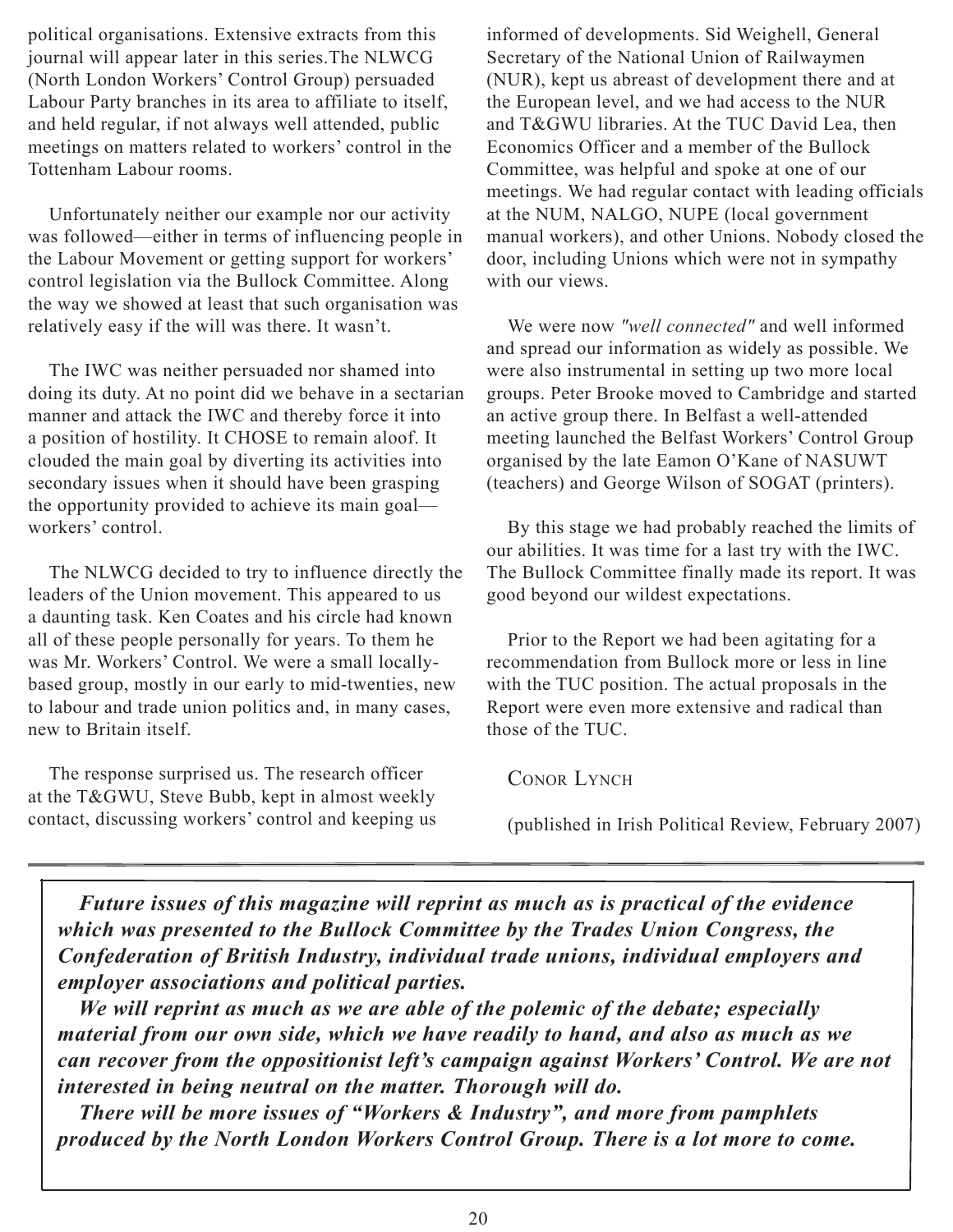## *Workers & Industry*

## *Vol. 1 No.1 Friday April 9, 1976*

# <span id="page-20-0"></span>**ONLY WORKERS CAN SOLVE THE CRISIS**

*We are told there is an economic crisis in Britain. We are asked to help solve it by taking cuts in our living standards. By and large, the workers in Britain have agree to take these cuts in order 'to put the country back on its feet'.*

#### *But is it just an ordinary economic crisis? Is our crisis just another part of the general world recession? We don't think so.*

The world recession has certainly affected us, and economic measures similar to those taken in other countries must be taken here. But something far more fundamental is involved in the British crisis.

Since the war, the trade unions have rapidly become the strongest power in the land. At almost every turn they have intimidated the bosses and beaten them into submission. Only a few isolated pockets of resistance remain. Finally, in 1974, they unceremoniously booted a government not to their liking out of office.

But, powerful as our unions are, theirs is, with a few exceptions, merely the power to say no. No, you can't introduce this or that process. No, we won't tolerate this law, etc.

This is all very well if the bosses are still a vigorous class of producers and innovators. They could organise production and we could demand and get high wages and better conditions.

But in fact the bosses have been intimidated into a jellied mass, interested only in clinging on to their miserable social and monetary privileges. In the factory they exhibit all the signs of degeneration. Last in—first out. Isolation from the shop floor, and so on.

(If Hugh Scanlon thinks, as he says, that "it's management's right to manage", he ought to spend a few weeks in Keith Blackmans.)

The crux of the British crisis, then, is this social stalemate. The workers have massive power but no control over the means of production. The bosses control the means of production but are virtually

#### powerless. THE ONLY SOLUTION IS FOR THE WORKERS TO TAKE CONTROL.

Fortunately there are trade unionists, such as Jack Jones, who see this this. Consequently they have proposed a scheme for workers control of industry via 50% control of the boards of all major companies, and other measures. (The TUC scheme is outlined on page 2.)

This paper is in business to promote the TUC plan and similar measures which will resolve the crisis by putting the most powerful and most progressive class in command of the economy.

#### **HUGH SCANLON AND WORKERS CONTROL**

WORKERS CONTROL, IF IT MEANS ANY-THING AT ALL, MEANS WORKERS CONTROL OF INDUSTRY. It means workers determining wages and conditions, deciding what to produce and organising to meet production targets they themselves set.

It means the working class accepting its responsibilities as the only force capable of developing society and consciously directing the weight of its immense power and energies to that end.

It has absolutely nothing to do with the bureaucratic manoeuvrings of trade union officials like Hugh Scanlon of the AUEW.

Scanlon claims to be in favour of workers control. He wrote the first pamphlet to be issued by the Institute for Workers Control.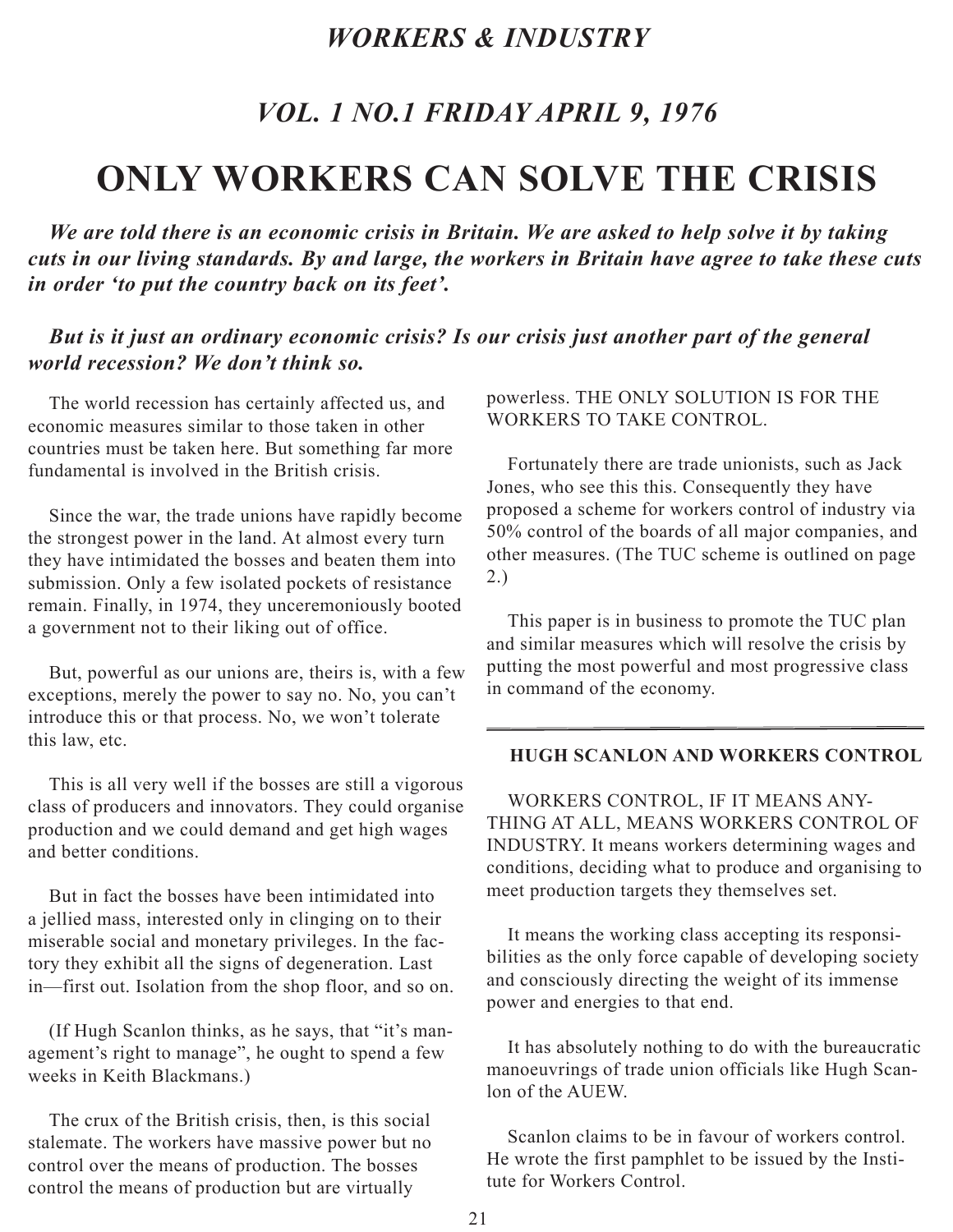#### In March '68 Scanlon claimed that:—

*"…democratically elected committees should supervise the appointment of shop managers and foremen, the deployment of labout, promotion, the hiring and firing of workers, safety, welfare and disciplinary matters. They should also have special responsibilities for training and education, and other responsibilities delegated from the combine or group workers' council."*

However, an older and wiser Scanlon appeared on Panorama recently and condemned out of hand the notion that workers on the shop floor should elect even workshop committees. These, he said, would inevitably interfere with legitimate negotiations between management and full time union officials. How dare ignorant workers interfere in matters which don't concern them!

But the crisis is forcing workers to realise that either they run industry or stand by and watch as the economy collapses and their jobs and living standards go down the drain. In these circumstances not even Scanlon can prevent the development of a workers control movement and the vast extension of democracy which that entails

For all that, he stands solidly in the way of the movement for workers control, and when that irresistible force meets Hugh Scanlon it will find him anything but immovable.

#### **WORKERS CONTROL AND THE T.U.C.**

THE CURRENT CRISIS IN BRITISH INDUSTRY HAS BEEN CAUSED BY THE SHEER INCOMPETENCE OF THIS COUNTRY'S MANAGERIAL 'ELITE'. Since the last war, managements have, by and large, got used to deferring to the workers and have lost whatever independent ability they had to run industry efficiently.

The employers' right to manage, their famous prerogative, is now non-existent, simply because they have ceased to apply it and a right which is not used quickly disappears.

Such rights depend on ability to use them. Now only workers have the ability.

It's high time workers siezed the right to manage and used it to safeguard their jobs and living standards by managing firms efficiently and profitably in their

own interests.

The past ten years has seen a growing body of opinion in the Labour Movement asserting that the time has come for workers to use their immense industrial power constructively to wrest control of industry from doddering senile capitalists and build a strong, prosperous, socialist Britain. Under pressure from the TUC, the present Labour Government has set up a Committee of Enquiry into Industrial Democracy which is to decide how far future legislation should go to involve workers in the running of industry.

The TUC's own evidence to this Committee (chaired by Sir Alan Bullock) will be based on its Report on Industrial Democracy adopted by Congress in 1974.

For private industry the TUC proposes:—

1. A two-tier board structure with the supervisory board appointing the day-to-day Management Board.

2. One-half of the supervisory board to be elected through the trade union machinery.

3. This supervisor board would be the supreme body with power to over-ride the shareholders' Annual General Meeting.

4. Workers' representatives to be elected for two years and subject to recall and re-election.

5. The system should only come into operation where there is trade union recognition.

6. It would apply at first to companies with more than 2,000 workers and later be extended to those with over 200.

For the nationalised industries the TUC recommends:—

1. 50% direct trade union representation on the boards of nationalised industries.

2. The other 50% to be appointed by the minister.

3. A similar system to operate at lower levels, with scope for variation and experiment.

The essential points in the TUC's Report, 50% worker representation with election through trade union machinery would, if legislated, lead inevitably to workers' control. Following the introduction of a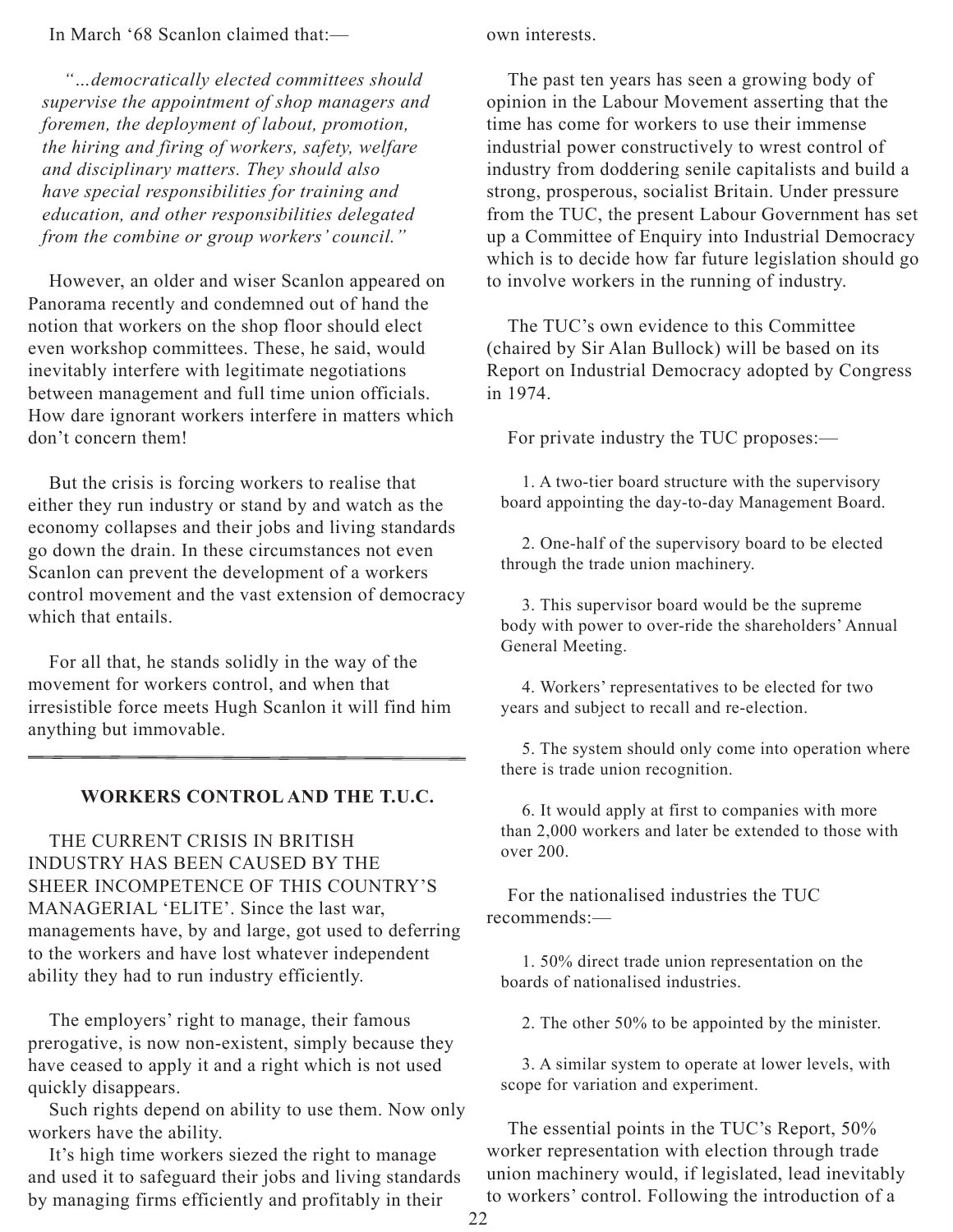50/50 system, the employers' representatives can argue as much as they like in favour of their own views on running the firm, but that is all they can do. The workers' representatives can back up argument for any alternative plans with go slows, overtime bans, strikes, and all the other weapons in the working class arsenal. Workers would then be in a position to make sure that any of the decisions which affect them—on investment, manning, rationalisation, re-location of plant, etc.—would be made in their interest. They would be able to make those decisions for themselves.

Given election through trade union machinery and the right of recall, it is highly unlikely that workers' representatives will feel any great urge to sell out and collaborate with the employers. If they tried, workers would still have recourse to strike action, etc., which would be just as effective against renegade unionists as it is against the employers. There is no way worker representatives could act against their constituents' interests. Whatever happens, provided the TUC's proposals are adhered to, those representatives can only be agents for workers' control.

#### **SUPPORT THE TUC.**

Collective bargaining only provides workers with the means to modify decisions which the employers take by themselves, for themselves. The TUC's proposals lead to a situation where workers will make those decisions in their interests. Then workers will be able to overrule incompetent management, restore direction and purpose to the decrepit British economy, and safeguard their jobs and living standards.

Every worker with an eye to his own best interests should support the TUC by demanding WORKERS' CONTROL NOW.

#### **JACK JONES SPEAKS OUT**

FOR YEARS JACK JONES HAS BEEN FIGHT-ING FOR WORKERS' CONTROL: IN HIS OWN UNION, THE TGWU, IN THE TUC, AND THE LABOUR PARTY. Largely because of his efforts the Bullock Commission, of which he is a member, has been set up to enquire into industrial democracy along lines more or less dictated by the TUC.

Now Jack Jones has taken the fight to the country.

Speaking at Telford on 5.3.76 he said:—

*"Industrial democracy is not a marginal luxury. We will not overcome the problems we face until we provide for the individual worker a rightful place in the nation's industry. Legislation has been promised for the next session of parliament. Trade Unionists will expect this promise to be kept.*

*"The crisis we have to face in Britain today is deep seated. When we have won our battle against inflation, and it is trade unionists who are in the front line of that battle, we will still face many problems. What we seek is nothing less than a regeneration of British industry.*

*"Essential to this, indeed central to the struggle, if we believe the prospects for economic recovery depend on industry, is the need for a new basis of consent and involvement in industry.*

*"Participation without a sharing of power is not worthy of the name. I fear that participation agreements would only act as a democratic camouflage for authoritarian structures.*

*"To influence corporate strategy, and not just in a negative way, we must have trade unionists sitting on the top boards of all the large companies in this country. And they should have parity with the shareholders' representatives. I do not think any other system will work."*

Right on Jack. We couldn't agree more.

#### **INDUSTRIAL DECLINE IN LONDON**

FOR THE FIRST TIME IN HALF A CENTURY, LONDON TOO HAS GOT AN UNEMPLOYMENT PROBLEM. Unemployment in two labour exchanges in the heart of the East End, Poplar and Stepney, runs at 11%, 2% higher than in Glasgow. Typically, the unemployed workers are ex-dockers with no other skills: many of those in the East End who had skills have moved out to other areas. Greater London has lost half a million industrial jobs in the last decade, and though the working class in the city have proved themselves mobile enough in some areas to move with the work, there has been—as in the East End—serious dislocation between employment and workers.

This dislocation is in part a product of government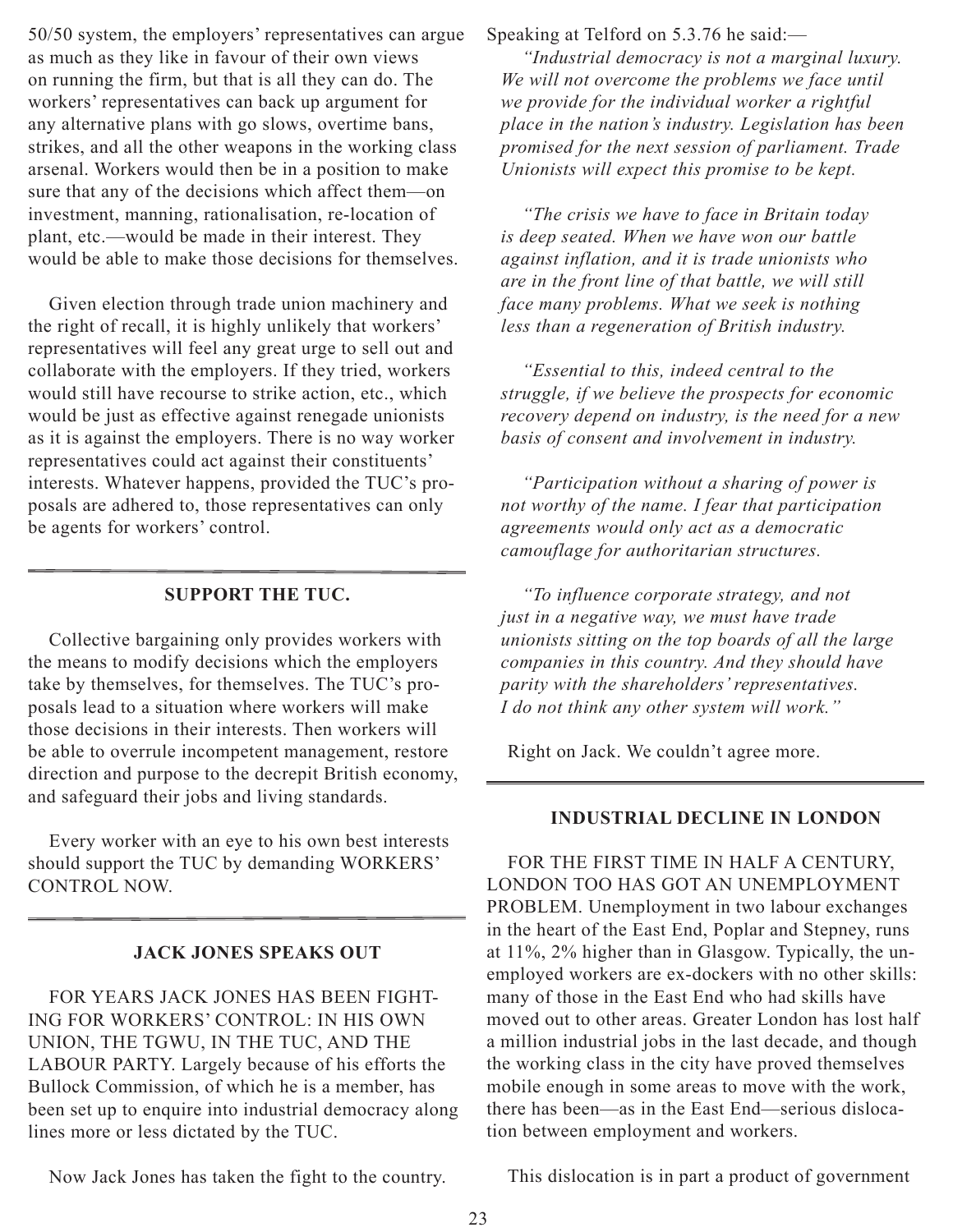<span id="page-23-0"></span>policy. Since the thirties, the industrial strategies of all governments has been based, as far as regional policy went, on the assumption that London was rich in employment compared to other areas in the UK. Thus increasingly large parts of the country have been designated development or special development areas over the last 40 years—until it is now the case that the South-East of England is the only major area not assigned some sort of development status.

Development status for an area means that there are positive incentives given to industries which locate themselves there. Though those regional policies have had only limited success, still industry has tended to shy away from London. Now, London—or parts of it—is suffering.

Complex questions are raised for the workers control movement when it comes to consider these problems. In a recession, regional policy is seen to

mean that where unemployment is gained in one area, it is lost in another. However, if this position is adopted as a guiding principle, it can be (and is) used as a conservative argument against workers taking the future of their enterprises into their own hands. Restraining hands in Westminster and in Whitehall will attempt to hold them back on the grounds that, if they attempt to run an industry successfully in London, they will be cutting the throats of their comrades in Newcastle or Glasgow.

But there is a simple counter to that argument. It is that regional policy in a declining economy where noone—not the old management, not the workers—controls industry effectively, is simply an equalisation of stagnation. Workers who begin to take up the reins of responsibility in their factories and enterprises will, if they are successful, no doubt distort the symmetry of a regional plan. But better to do that than to allow decline to continue.

## *Workers & Industry*

## *Vol. 1 No.2 Friday April 23, 1976*

# **MR. HEALY'S THREE PER CENT**

### *SO DENIS WANTS US TO CUT BACK OUR LIVING STANDARDS EVEN FURTHER, AFTER THE PRESENT PAY CURB ENDS IN JULY. And one must admit there is logic in his argument.*

The country produces a limited number of goods. This puts a limit on how much is available for investment and consumption. Over all, at present, we spend more than we produce. Therefore we are living on borrowed money and so are mortgaging our future.

Furthermore, the proportion of the national product which we consume is disproportionately high compared to what we invest. Therefore our productive capital—eg. machine tools—is fast becoming obsolete and new technology is not being produced.

It is Healy's plan to cut living standards to the point where spending equals production, and consumption does not eat into necessary investment.

Up to this point his policy can work and therefore has so far received the support of the great majority of workers.

But this only guarantees falling inflation and balanced books in the area of national income and expenditure.

A vigorous capitalist class could take advantage of this situation to re-tool, recruit and seek out new markets. But a vigorous capitalist class is something Britain has not got.

If the bosses do not make use of low inflation and greater investment resources—and all the signs since the war are that they will not—then the result will be ever-decreasing living standards and ever-decreasing employment.

Healy has given no guarantee that his policies will lead to increased production and, ultimately, growing living standards. HE IS UNABLE TO DO SO.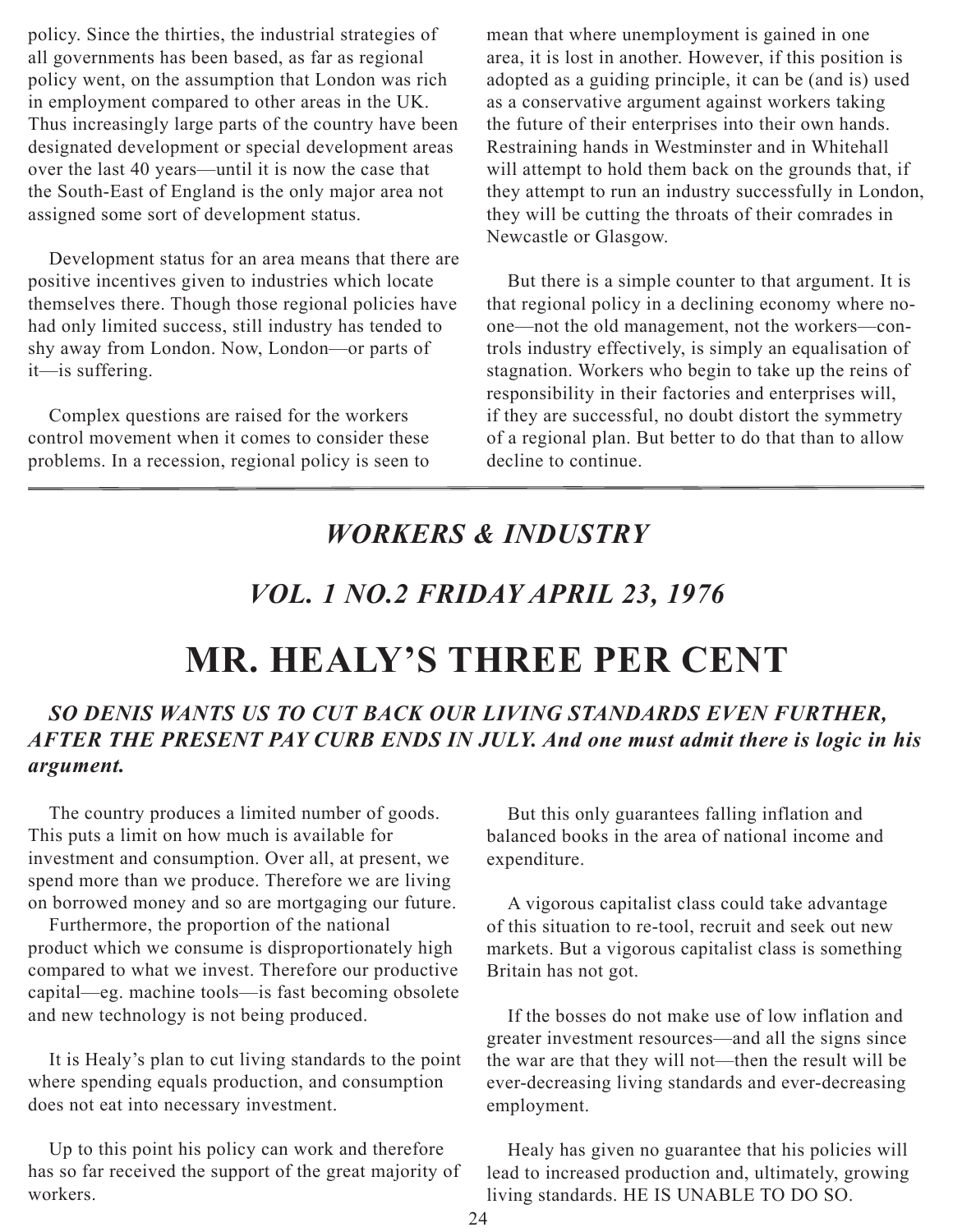All the economic power in the country now lies with the workers. We are the people with the necessary knowledge of industry to reshape and regenerate it. We are making all the sacrifices. We will bring down inflation and guarantee investment resources. WE MUST THEREFORE TAKE CONTROL OF INDUSTRY AND BUILD IT UP.

It is true that a return to free collective bargaining could ruin our future. But Healy's plan on its own can at best mean slower and more orderly ruin. Only Workers' Control—at least on the lines proposed by the TUC—can insure us against unemployment and guarantee our living standards.

#### **A REARGUARD ACTION**

As the crisis rolls on and her own dead weight drags Britain deeper into bankruptcy, the rulers of our broken-down industries are preparing to frustrate increasing pressure from workers for radical change.

While Bullock considers and analyses, weighing the TUC's evidence against that of the employers; while the Treasury co-ordinates the efforts of several departments in Whitehall's internal inquiry into industrial democracy; individual employers are working night and day to produce alternatives to workers' control.

Some companies have taken the CBI at its word and, ignoring the Bullock Commission which, heaven forbid, might possibly recommend legislation based on the TUC's proposals, are pushing ahead with schemes designed to take the sting out of industrial democracy.

Last month the Stock Exchange gave preliminary approval to BONSER ENGINEERING's plan to switch to a two-tier board system. It's not much of a change. The top tier supervisory board will still be elected by, and be responsible to, the shareholders, and will appoint the day-to-day management board. The novelty is that BONSER plan to co-opt a couple of worker-directors; more for show than anything else.

Oddly enough, BONSER already have a tame worker on their present board. Brother Jack Shirland, an AUEW member, was co-opted in September 1974. How come the AUEW, which has so strongly attacked the TUC's demand for equal representation, has done nothing about this blatant example of class collaboration within its own ranks?

CHRYSLER—not so much a lame duck as a multinational swan on NHS crutches—has launched what

it calls an *"open management communications programme"*. As part of this long-winded exercise in industrial relations, CHRYSLER are offering two seats on the board to worker representatives. BIG DEAL.

Why should workers accept one or two seats they can do nothing effective with, when, by backing the TUC's demands, they can take half the board as a base from which to run the whole show?

The employers' pathetic attempts to outflank the TUC should be seen for what they are: petty diversions. They deserve nothing but contempt.

THE TUC'S PROPOSALS OFFER US HALF THE BOARD AND ULTIMATE CONTROL. NOTHING LESS IS ACCEPTABLE.

#### **AIMS OF FREEDOM AND ENTERPRISE**

ONCE UPON A TIME THERE WAS A BOSSES ORGANISATION CALLED AIMS OF INDUSTRY WHICH ASKED ITSELF THE BASIC QUESTION;— WHAT ARE BOSSES FOR? AFTER MUCH DEEP REFLECTION THEY CAME UP WITH THE IDEA THAT BOSSES EXIST TO PROMOTE *'FREEDOM'* AND *'ENTERPRISE'*. IN CELEBRATION OF THIS DUBIOUS DISCOVERY THEY CHANGED THEIR NAME—TO *'AIMS OF FREEDOM AND ENTER-PISE'*. NOW *'AIMS'*, LIKE SO MANY OTHER BOSSES ORGANISATIONS, HAS SUBMITTED EVIDENCE TO THE BULLOCK COMMITTEE OF INQUIRY INTO INDUSTRIAL DEMOCRACY AT-TACKING THE TUC'S PROPOSALS FOR 50% WORKER REPRESENTATION ON COMPANY BOARDS, WITH ELECTION THROUGH TRADE UNION MACHINERY.

According to these philosophers, legislation to create trade union seats on boards of directors would expose companies to the ravages of barbaric hordes of industrial agitators led by Atilla the Trot.

AIMS say…

*Although many trade union officials are responsible and democratic men, we have a large number of Communists, Trotskyites and Maoists whose avowed intention is to cause industrial strife to bring down society.*

They haven't the wit to see that British workers aren't led around by the nose—not by anyone. If a majority of workers decide to use the TUC's proposed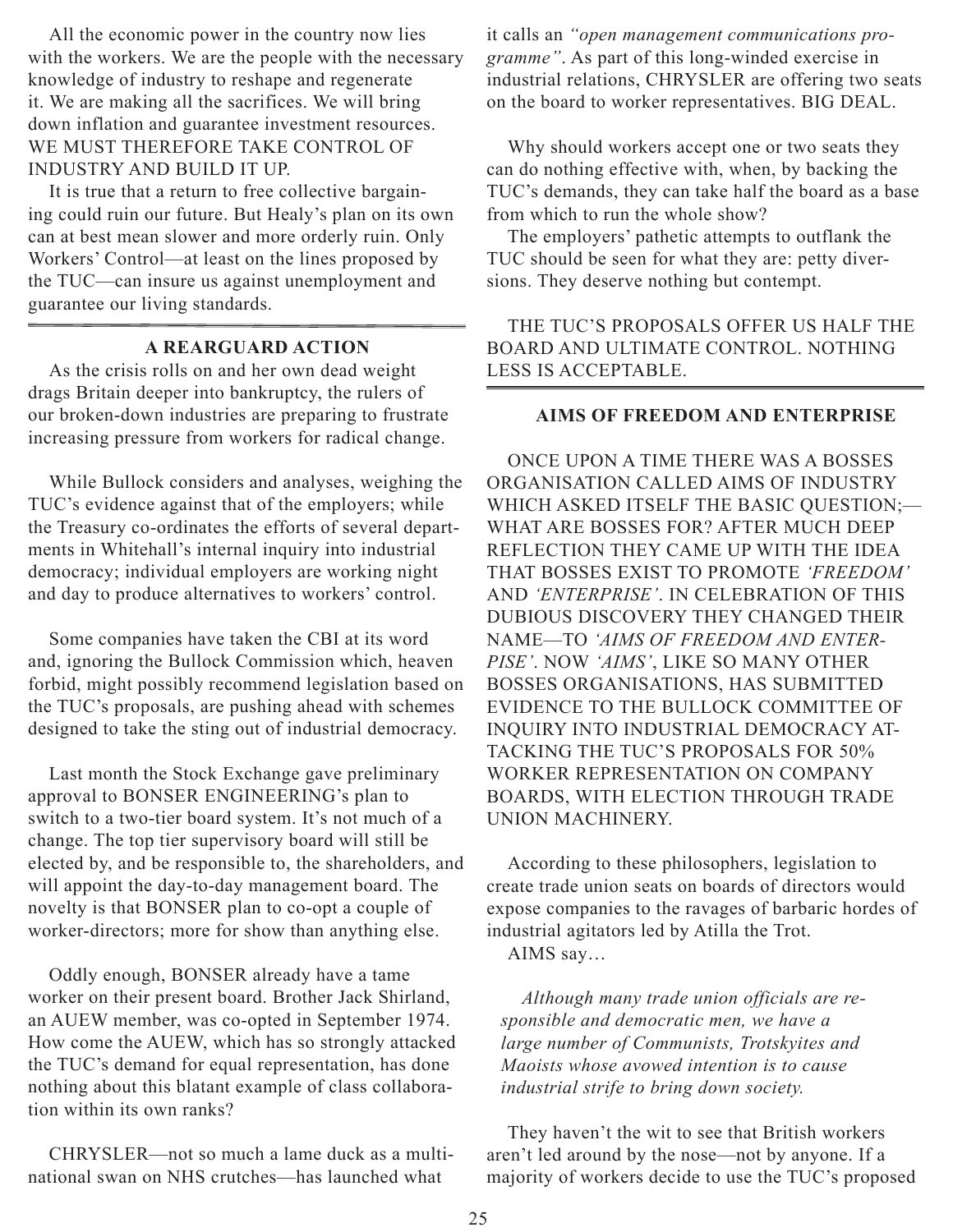system to bring down society rather than simply change it for the better, then society is finished. That's hardly likely, but the point is that the decision on how to use industrial democracy is up to the workers themselves. No leftie minority, however extreme, is going to make that decision for them.

Paranoid fantasies apart, the real likelihood is that workers will use industrial democracy to take control of their firms and start running them efficiently and profitably. They will use it to make employers redundant. When management is made responsible to workers, when workers make sure managers do their jobs properly, then the bosses may as well go on the dole.

*[LINE MISSING*]…with the bosses. In fact freedom in Britain has been fought for and maintained by the Labour Movement. The bosses have had little to do with it. Furthermore, the bosses in Britain today are about as enterprising as a herd of cows. Enterprise and freedom are the rightful preserve of the working class.

There is in fact no reason for the bosses at all. They're good for nothing. It's high time *'Aims of Freedom and Enterprise'* realised that and hobbled off to the old folks' home for a well-earned rest.

#### **PARTICIPATION AGREEMENTS**

EVERY EMPLOYER AND EMPLOYERS' ORGANISATION IN BRITAIN, UP TO AND INCLUDING THE CBI, HAS REJECTED THE TUC'S PROPOSALS ON INDUSTRIAL DEMOCRACY. ACCORDING TO THE CBI, THE TUC'S STRATEGY IS…*concerned not with genuine participation, but with control.*

They're right of course. The TUC is out for control. Its proposals would lead to a situation where management would be responsible to the workers. Bosses can't be expected to like that.

The CBI has gone so far as to advise its members to forget about the Bullock Committee of Inquiry into Industrial Democracy (whose terms of reference were all but written by the TUC) and, without waiting for its report, to set about negotiating *'participation agreements'* with their employees. The CBI has said…

We believe that the CBI should put forward a practical policy of its own and stand by it, rather than attempt to negotiate or compromise on the extreme

proposals of others.

The employers have recognised that the TUC's proposals amount to a serious threat to their parasitic existence and are attempting to outflank them by diverting attention to their scheme for *'participation agreements'*.

The stated aim of participation agreements is the achievement of *"…a more competitive, more efficient British industry…by ensuring decision making is, wherever practicable, with the acceptance of the employees involved."* Under participation agreements, workers would be given a little more information on how their firms are run, and would be consulted about, and be able to 'influence' management decisions.

The employers' schemes are a straightforward attempt to sieze the initiative from the TUC and turn what is an opportunity for movement towards real workers' control into a way to gain the consent of workers for their discredited industrial policies. They offer nothing worth considering for a moment.

Any attempt by employers to introduce these pathetic agreements should be opposed, and countered with the demand—WORKERS CONTROL NOW. The best way to fight the bosses and expose their ridiculous schemes is to support the TUC all along the line until Bullock reports in our favour.

#### **GENESIS OF BULLOCK**

In 1968 the Labour Party Conference accepted the report of a working party on Industrial Democracy chaired by Jack Jones. The report was broadly in favour of the development of worker participation, particularly in the public sector. It recommended that there should be…

*…experiments in placing representatives of the workers directly concerned on the boards of publicly owned firms and industries (or alternatively provision for attendance at board meetings) and this representation should not be confined to fulltime officers of unions. Workers' representatives should be drawn into decision making at every level, particularly at the various points of production.*

Labour's 1974 (February) Election Manifesto pledged the government to…

*…socialise the nationalised industries. In consultation with the unions, we shall take steps to*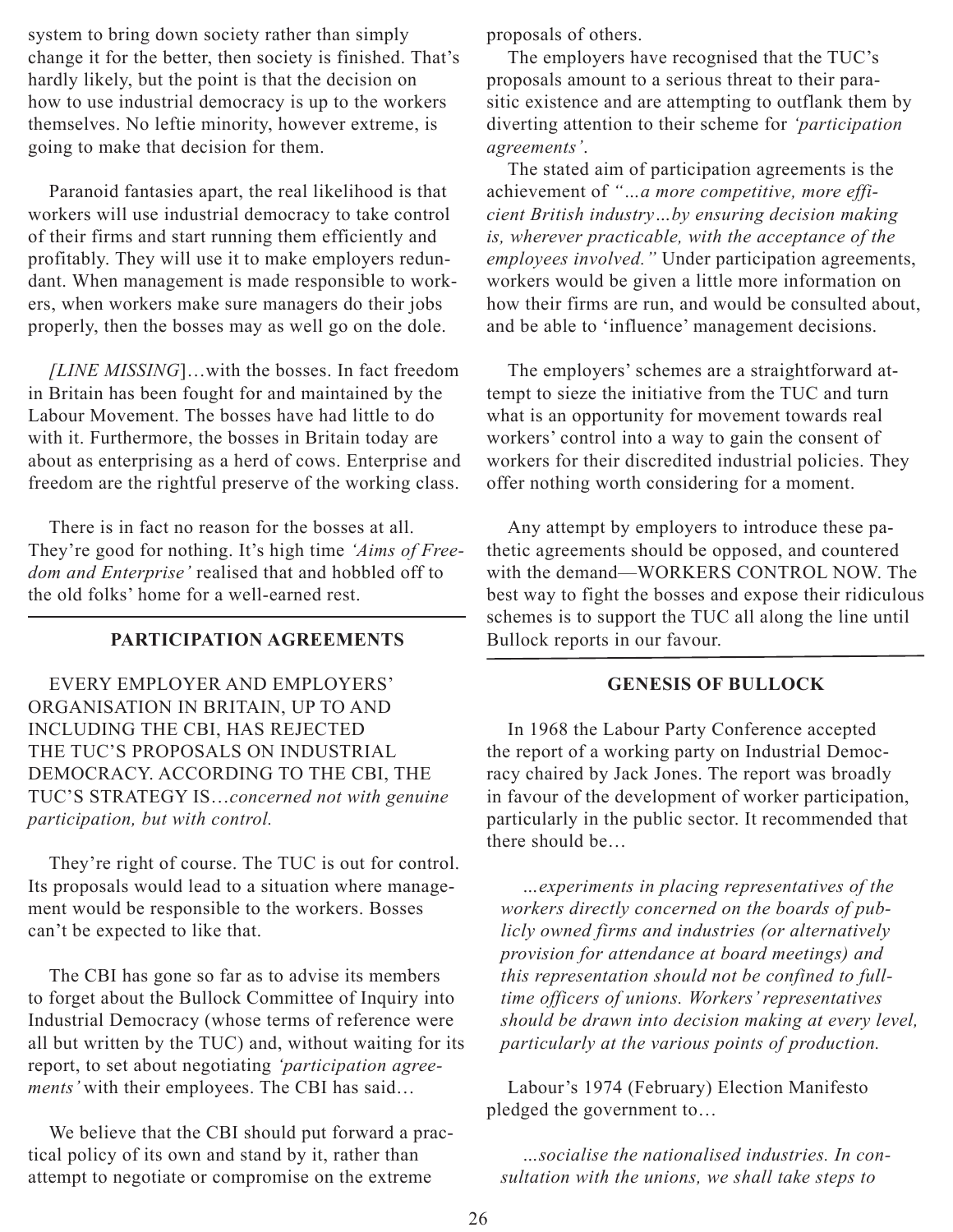<span id="page-26-0"></span>*make management of existing industries more responsible to the workers in the industry and more responsive to their consumers' needs.*

In October of the same year, a further election manifesto committed the government to…

*…introduce new legislation to help forward our plans for a radical extension of industrial democracy in both the private and public sectors. This will involve major changes in public law and in the statutes which govern the nationalised industries and the public services.*

The TUC's 'Report on Industrial Democracy', adopted in October 1974, recommends that, throughout industry, there should be a two-tier board structure with 50% worker representation on the top tier policy making board.

The government, keeping its pledges for once, has recently set up a Committee of Inquiry, under the chairmanship of Sir Alan Bullock, to examine the implications of worker representation on the boards of private firms. Bullock's terms of reference, having been dictated by the TUC, are clearly progressive:—

*Accepting the need for a radical extension of industrial democracy in the control of companies by means of representation on boards of directors, and accepting the essential role of trade union organisations in this process, to consider how such an extension can best be achieved, taking* 

*into accound in particular the proposals of the Trades Union Congress Report on Industrial Democracy as well as experience in Britain, the EEC and other countries. Having regard to the interest of the national economy, employees, investors and consumers, to analyse the implications of such representation for the efficient management of companies and for company law.*

Clearly, within the last ten years or so, there has been a development of interest in, and a committment to, industrial democracy within the Labour Movement which has culminated in the Labour Government, under TUC pressure, setting up a Committee of Inquiry as a prelude to legislation.

But no British government can legislate for the society from above. Heath found that out when the Working Class smashed his Industrial Relations Act and Incomes Policy and kicked him unceremoniously out of office. Laws in Britain are made and unmade by the movement of substantial social forces. However willing it may be, no Labour government can institute industrial democracy simply because it likes the idea (or vice versa). The impetus for reform and the muscle to back it up must come from the organised workers of the Labour Movement.

The conservative opposition within the unions will have to be countered. The employers will have to be shot down. The Bullock Committee will have to be convinced that it has no option but to recommend WORKERS' CONTROL NOW.

## *Workers & Industry Vol. 1 No.3 Friday April 30, 1976* **Unions Against Workers' Control**

*The TUC's Report on Industrial Democracy, which will form the basis of its evidence to the Committee of Inquiry, marks a change in the attitude of the trade union movement towards the issue of workers control. As the TUC itself says in the report:—* 

*The traditional British trade union attitude to schemes for 'participation' in management of private industry has been one of opposition. It has been considered that the basic conflict of interest between the workers and the owners of capital and their agents prevents any meaningful participation in management decisions. The reasoning behind this opposition has varied* 

*from the claim that the trade union's job is simply to negotiate terms and conditions and not to usurp the function of management, to the proposition that trade unions should not be collaborationists in a system of industrial power and private wealth of which they disapprove…*

The present change in attitude has come about, not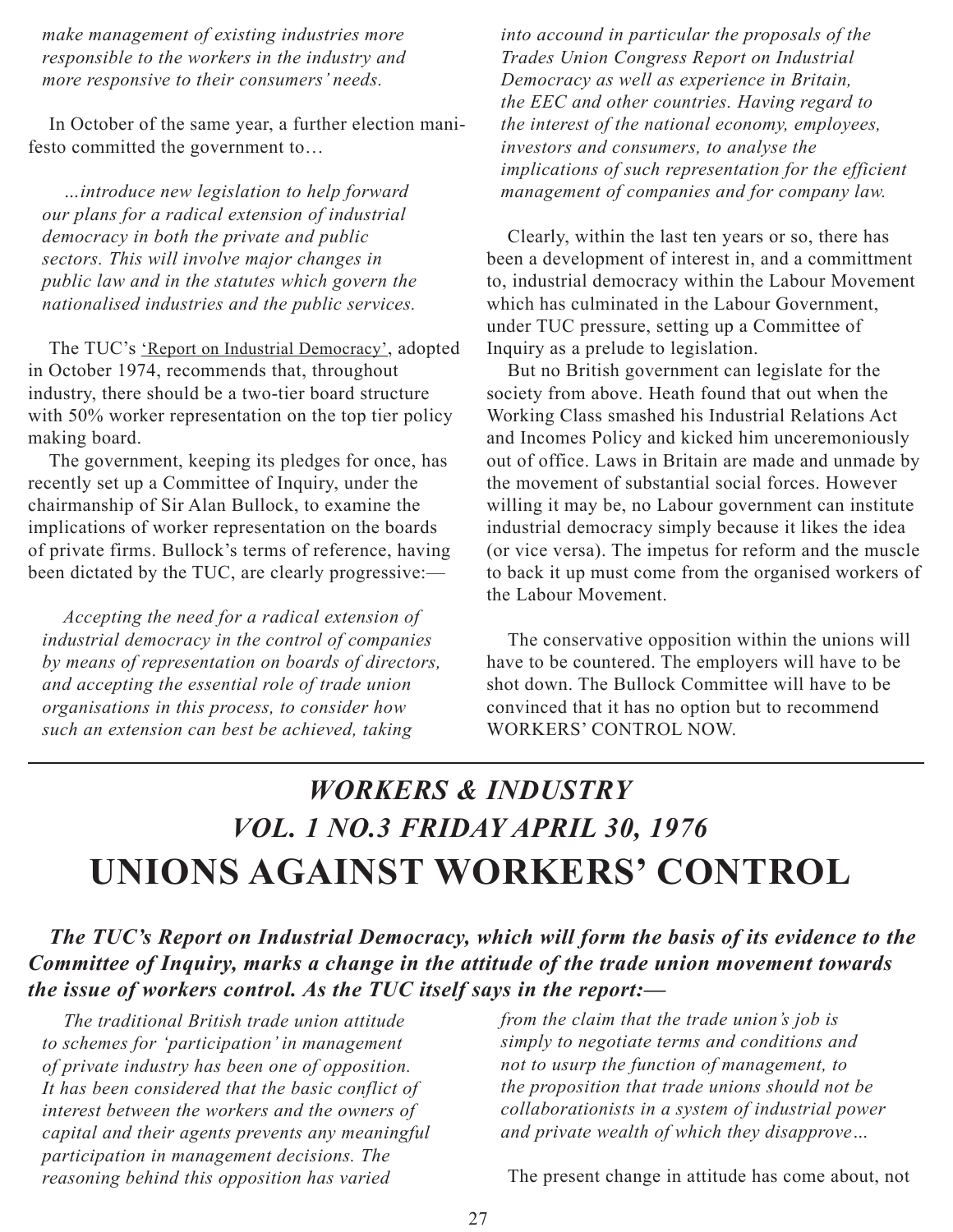in response to vigorous discussion and debate within the movement, but privately, in the heads of influential individuals on the General Council who have manoeuvred skillful to drag a pliant majority along with them. Jack Jones (along with David Lea and Len Murray) showed considerable bureaucratic skill and practical political ability in forcing the issue of workers control to the attention of the government and TUC. But skill and ability do not in themselves convince opponents of your argument's validity. And plenty of opponents have been left in the wake of the General Council's bureaucratic conversion.

As in the past *"opposition has varied from the claim that the trade union's job is simply to negotiate terms and conditions and not to usurp the function of management"*, which is the position taken by the GMWU, EETPU, EPEA and NALGO, to the *"proposition that trade unions should not be collaborationists in a system of industrial power and private wealth of which they disapprove"*, which is the position being taken by the AUEW.

Neither of those views has any bearing on the real position of the working class in Britain today.

In the first place, a trade union's duty to its members goes far beyond simply representing them in negotiations. To be effective in this day and age unions must involve themselves, on behalf of their members, in running industry efficiently and profitably. Productivity and efficiency are not matters for negotiation and compromise. In such areas, it is a simple matter of telling management what to do and forcing it to do the job properly. Here there can be no realistic alternative to the TUC's plan for workers in the board room to monitor progress and report developments to the shop floor.

The AUEW's attitude isn't much better. They are afraid that workers on the boards of private companies will *"collaborate"* with employers to hammer the shop floor; and they would at the very least become enmeshed in management's Machiavellian schemes to wring the last drop of sweat out of an unwilling workforce.

This attitude is not at all realistic. It is not, after all, as though the TUC were advocating that the existing trade union machinery should be scrapped. In the unlikely event of workers' representatives deserting to the enemy, the workers themselves will still have the ability, lessened not one whit by participation in

management, to down tools, go slow, ban overtime etc. Unless the working class en masse deserts Hugh Scanlon and Ernie Roberts and goes over to the employers, there is little danger of *"collaboration"* amounting to anything worth worrying about.

The TUC's proposals can stand up to any criticism from either right or left. They do in fact offer the only coherent way forward for the working class. But, by and large, the advocates of workers control in the TUC have done very little to mobilise support for this potentially very effective strategy and have left their opponents a clear field.

Its high time progressives in the Labour Movement started to rectify past mistakes by going to the working class to argue their case. Genuine moves towards workers control can only get under way in the context of a vigorous and wide ranging debate within the movement as a whole.

Last week we reported on a speech Jack Jones made recently in Telford which was full of grit and determination. More of the same would go down well.

#### **BRENTFORD NYLONS—A WORKERS' CO-OPERATIVE?**

Towards the end of February this year, Brentford Nylons, after months of growing mismanagement, finally went into liquidation and called in the Official Receiver. Last December the firm had made 600 workers redundant at its factory in Cramlington, Northumberland.

On the first of March the 1,400 workers in the Cramlington plant announced that they wanted to take over the firm and run it as a workers' cooperative

In this they were supported by the Receiver, Mr. Kenneth Cork. However, he was pessimistic about the chances of getting the necessary state aid for the venture.

Now the workers' Joint Union Committee has drawn up a report showing how not only can they keep the present firm united and a going concern but also how they intend to open up retail outlets which the management had closed.

Since the liquidation announcement the workers of Cramlington have in fact been running the factory and in their first weeks, according to the Receiver, sales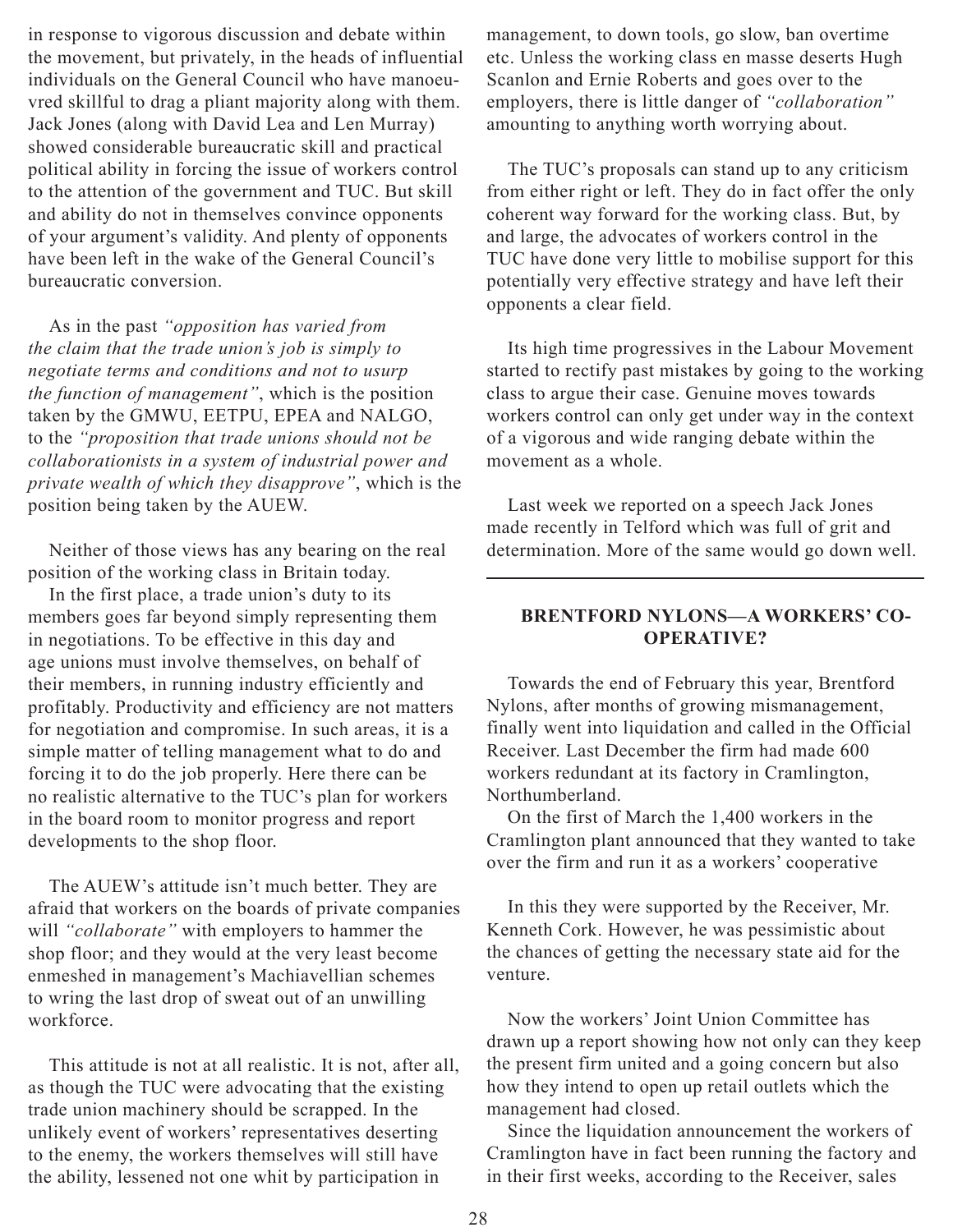rose to almost a million pounds.

In an interview with the T&GWU paper, 'Record', two of the union officials said:—

*Customers are crying out for the products—there is nothing wrong with our market. It was just eighteen months of mismanagement that caused the crash.*

Frank Barber, the ACTS secretary, added—

*The situation is unbelievable. We're working very hard, production has been better since the old management gave up, and shops are crying out for our products.*

Tentative proposals have come from the Government for a scheme to give a 60% share to the state, with 40% of the capital coming from the workforce. This means about £2m, an almost impossible task.

Brentford Nylons, a modern and, by all accounts, profitable firm is a clear case for the state subsidising a firm and handing it over to the best possible management—the men and women who work there.

If it can dole out £160m to Chrysler's American gangster bosses, it can surely spare £10m for a firm with some guarantee of success.

What the country needs most is growing, vigorous modern industry. Brentford Nylons is modern. Its workforce has show vigorous leadership. It is now up to the state to ensure the means for growth.

#### **INDUSTRIAL DEMOCRACY IN THESHIP-YARDS**

THE GOVERNMENT IS PLEDGED TO NATIONALISE ALL BRITAIN'S SHIPYARDS LATER THIS YEAR. IT IS ALSO PLEDGED TO *"INTRODUCE NEW LEGISLATION TO HELP FORWARD…A RADICAL EXTENSION OF INDUSTRIAL DEMOCRACY IN BOTH THE PRIVATE AND THE PUBLIC SECTORS."*

So how are plans proceeding to *'socialise'* the soonto-be-nationalised shipbuilding industry.

There is of course an internal Whitehall inquiry in progress at the moment, involving the Department of the Environment and the Civil Service Department, and co-ordinated by the Treasury. But how that's going, nobody knows. Civil Servants, like the penpushing petty bureaucrats that they are, love secrecy.

What we do know is that the *'Organising Committee'*, which after nationalisation will become the *'Board of British Shipbuilders'*, has made proposals to the Shipbuilding unions which go some way to meeting their demand for 50% worker representation on the Board.

They are offering the unions half the seats on a joint union-management board which will be under the main board. The same 50/50 structure would apply at company level. One of the trade union members should come from middle management.

This is all to the good as far as it goes. But why should the joint board be subordinate to the main board? Why shouldn't there be workers (with equal representation) on the main board.

There is a statutory limit of 20 directors on the main board—including part-timers. According to the Organising Committee that leaves no room for workerdirectors. What a pathetic excuse!

Let them increase the size of the board or accept the fact that ten of its members are going to be workers' representatives. There is no reason why workers should accept anything but equality of representation with employers (be they private owners or the state). SUBORDINATE WORKERS HAVE GONE OUT OF STYLE SINCE THE WAR.

The fact that the *'Organising Committee'* has gone so far as to meet the unions' demands means they'll go further if they're pushed. Rather than take the present proposals for granted, workers should demand parity of representation at the top, where it really matters, and shove workers' control down the Organising Committee's throat

We look forward to further proposals for a *"Joint Board of British Shipbuilders and Shipworkers"*.

#### **TOWARDS WORKERS' CONTROL—VIA THE UNION**

In its proposals for 50% worker representation on the boards of all major companies the TUC has insisted that the workers' side should be elected via trade union machinery (as is the case with shop stewards), and that the scheme should come into force only in companies where unions exist.

Of all aspects of the TUC's policy for industrial democracy, this is the one most strongly attacked by the employers.

Some of the employers have used the *'democratic'*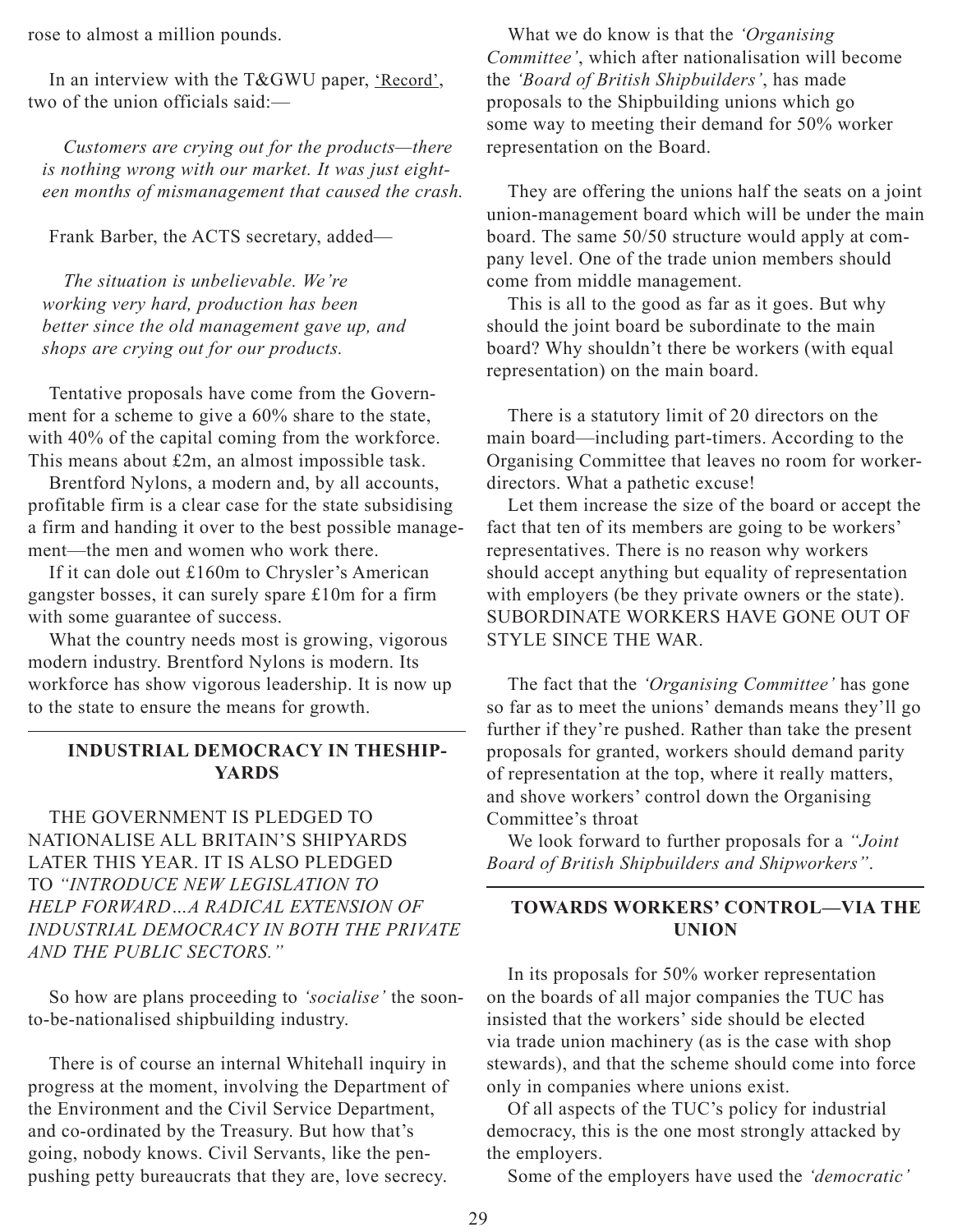argument that non-unionised workers in a firm and non-unionised firms would be left out. But these same employers also oppose the rest of the TUC's proposals. How then can we believe them when they weep crocodile tears for unionised workers.

Election via trade union machinery ensures constant pressure on worker representatives to represent and ensures their instant dismissal from the board if they try to sell out.

Furthermore it puts restraint on—though it does not eliminate—competition between workers in different firms.

The main reason why the employers want no truck with the union elected representatives—insofar as they are willing to accept worker representatives at all—is their desire to dilute industrial democracy by ensuring that some, if not most, of the worker representatives are isolated individuals and therefore buyable.

To those workers who feel that the TUC proposals are unfair to the 50% of workers who are not unionised, we answer simply—JOIN A TRADE UNION NOW…

#### **A CAUTIONARY TALE**

WHILE THE INDUSTRY BILL (REMEMBER IT?) WAS MAKING ITS MUCH HERALDED WAY THROUGH PARLIAMENT, DR. JEREMY BRAY PROPOSED AN AMENDMENT WHICH WAS REJECTED BY THE GOVERNMENT. HE WANTED THE NATIONAL ENTERPRISE BOARD TO BE REQUIRED TO CONVERT ANY COMPANY EMPLOYING 200 OR MORE PEOPLE INTO A WORKERS' CO-OPERATIVE IF A MAJORITY OF WORKERS WANTED IT. HIS AMENDMENT WOULD IN OTHER WORDS HAVE TURNED THE INDUSTRY BILL INTO AN ENABLING ACT:—A WORKERS' CHARTER. JUST THINK OF IT. IF THE WORKERS IN PRACTICALLY ANY FIRM IN THE COUNTRY DECIDED THEY WANTED TO CONTROL IT, THE GOVERNMENT, THROUGH THE NATIONAL ENTERPRISE BOARD, WOULD HAVE TO BUY OUT THE SHAREHOLDERS AND GIVE THE FIRM OVER TO THE WORKERS TO RUN IT. SHOCK! HORROR!

Dr. Bray got slapped down pretty sharpish. His amendment disappeared from sight. After all, as the then Secretary of State for Industry, Mr. Anthony Wedgewood Benn (alias Viscount Stansfield, alias Tony Benn) understands only too well, workers control is a nice idea which goes down well in speeches and

such, but you're not actually supposed to do anything about it.

Its all right for Wedgie (in true aristocratic style) to hand over the odd few thousand quid to the odd workers' co-op. That's firmly rooted in the glorious tradition of *'socialism'* adopted by the ruling class when it developed a conscience (and dropped its titles). You see, its up to those best fitted by birth and position to rule, not for themselves of course, bu in the name of the workers. It would be unrealistic, and unnatural, to expect the workers to do anything for themselves. The poor dears would only make a mess of things.

That's what was wrong with Dr. Bray's amendment. He was leaving the decision to workers. Once they decided they wanted control the governent would have to fork out, like it or not. That kind of nonsense would leave no scope at all for our noble benefactor. Workers wouldn't have to feel grateful to him any more.

So the Industry Bill was passed into legislation minus Dr. Bray's amendment. The NEB is required only to 'promote industrial democracy' (whatever that means) in the enterprises it controls.

The moral of this little story is two-fold.

In the first place, if you leave people in Parliament to do things for you, they'll do you and leave you feeling grateful for crumbs.

In the second place, Parliament is primarily a talking shop. MP's mostly talk about what they're going to do. They only do something when they're forced by pressure from outside.

Tom Mann put it well when he said:— *Socialists and Labour men in Parliament can only do effective work there in proportion to the intelligence and economic organisation of the rank and file.*

Our *'Socialist'* members of Parliament will be worth having only when the workers organise to tell them what to do, and force them to do it.

If the working class had organised to back Bray's amendment and had put pressure on Benn and his colleagues we'd have a bill on the statute book today that workers could really use in the struggle for control of the factories. But we didn't, so we haven't.

Its as well to remember that now Bullock and his Committee are on the job and effective legislation is once more on the cards. We'll get nothing for nothing. Its organise to win or sit back and lose. SO ORGANISE NOW!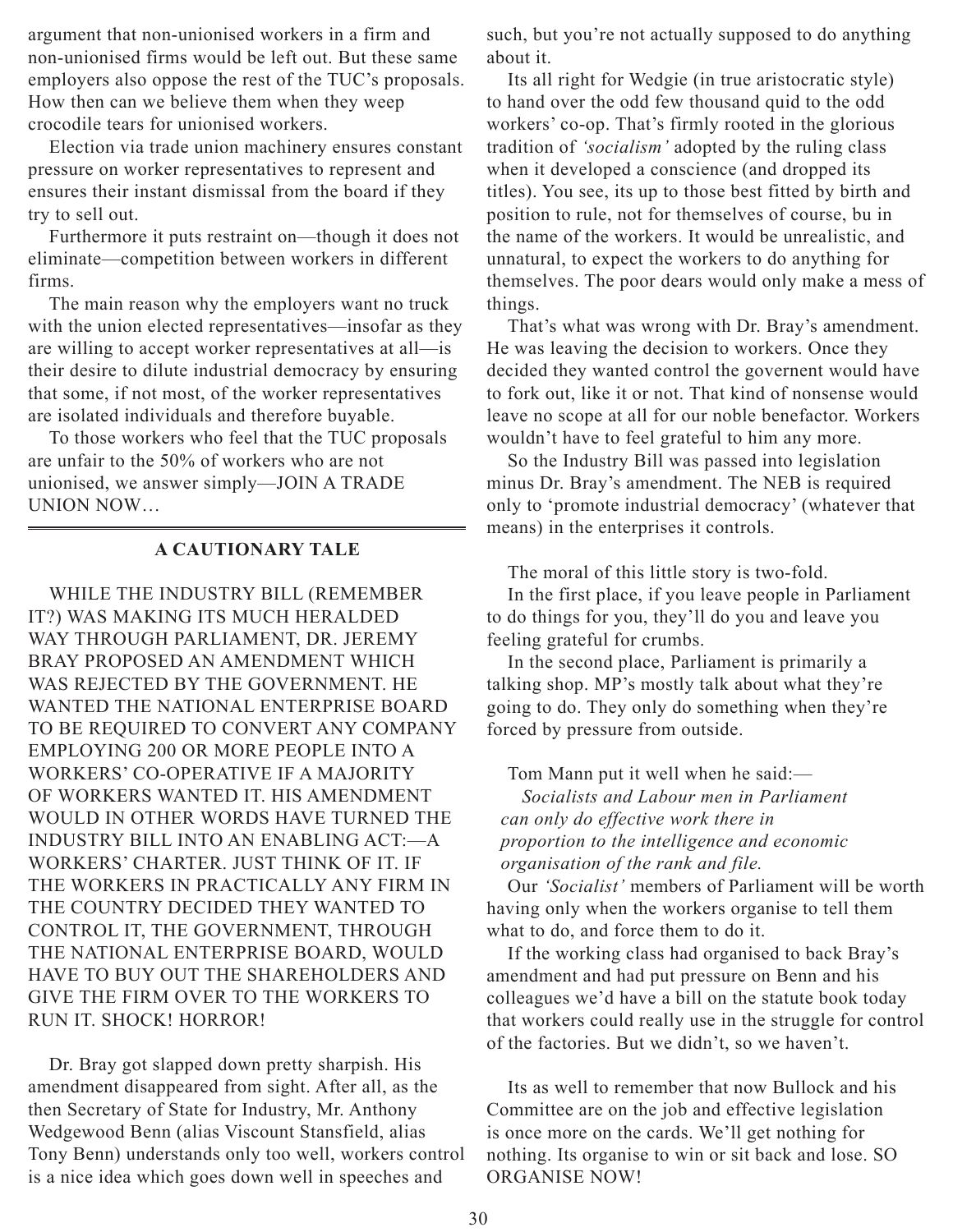# **From Then & There to Here & Now**

by CONOR LYNCH

<span id="page-30-0"></span>*For the foreseeable future, Problems of Capitalism and Socialism will be dealing with events in the British Labour Movement in the second half of the 1970s, and the consequences of these events in the 1980s and later. This is not a mere history lesson. The period marked a triumph of the traditional British economic and social model over attempts to remake the country in the image of the European social model or to even leapfrog that model. The victory of conservatism in Britain was followed by the attempt by Britain to foist it on everyone else, in Europe, and beyond. That attempt is continuing today and, it has to be said, has achieved a good deal of success.*

So the battles fought in Britain in the 1970s are battles being fought out in the rest of the world today. Problems of Capitalism and Socialism is also distributed in Ireland. The Irish Social Partnership system is under constant attack. And this is mainly from trade unions and left-wing organisations which are primarily based in Britain – where many of them contributed to the triumph of conservatism in the British political economy of the 1970s

So it is not all a matter of things that happened more than thirty years ago. An understanding of those events can prevent the same mistakes being made elsewhere, and especially in Ireland, today. Nevertheless a generation has grown up in the meantime with little knowledge of what the world was like then. Some things like the problems in the Middle East may look the same. But other things are remarkably different.

The world was then divided into two superpowers and their spheres of influence – The United States and the Soviet Union. With China trying to develop as a third superpower. The US had just been defeated militarily in Vietnam, Laos and Cambodia. The Soviet Union had decided to intervene in Afghanistan. Latin America, apart from Cuba and Mexico, was firmly in the camp of the USA, mainly run by particularly brutal, and often racist, military dictatorships. In 1973, General Pinochet had ousted a Socialist Government in Chile and a similar development occurred in Argentina in March 1976.

members. Future members in Eastern Europe, like East Germany, Poland and Hungary, were members of the Soviet-led Comecon, and the Warsaw Pact alliance. In Western Europe, three countries were just emerging from right-wing military dictatorships.

Portugese left-wing soldiers rebelled in 1974 and withdrew from its African colonies of Angola, Mozambique and Guinea. That same year the regime of the Greek Colonels, in power since 1967, fell after stirring up a right wing coup in Cyprus – a coup which brought the army of the left-wing Government in Turkey into Northern Cyprus to defend the Turkish population there. In Spain General Franco had died, and political parties were finally legalised on the 15<sup>th</sup> of November 1976. Democracy came to Spain but was challenged again five years later in a failed military coup.

Even Italy, at the heart of the EEC, was in turmoil. An election was called for July 1976 and it was widely expected that the Communist Party would win. It lost by a whisker. But the Christian Democratic leader, Aldo Moro, had been determined that there would, if necessary, be a peaceful handover. He was impressed by the military takeover after the election of the Socialist/Communist coalition In Chile. He discovered a coup plot by his senior security people and interned them. (This plot we now know was hatched with the CIA and MI6.) He permitted the stockpiling of weapons in Communist Party centres around the country.

Germany was, of course divided into two states. And the Belgian Flemings and Waloons were, as often before and since, at each others throats. In Ireland,

The EEC, later the European Union, had nine